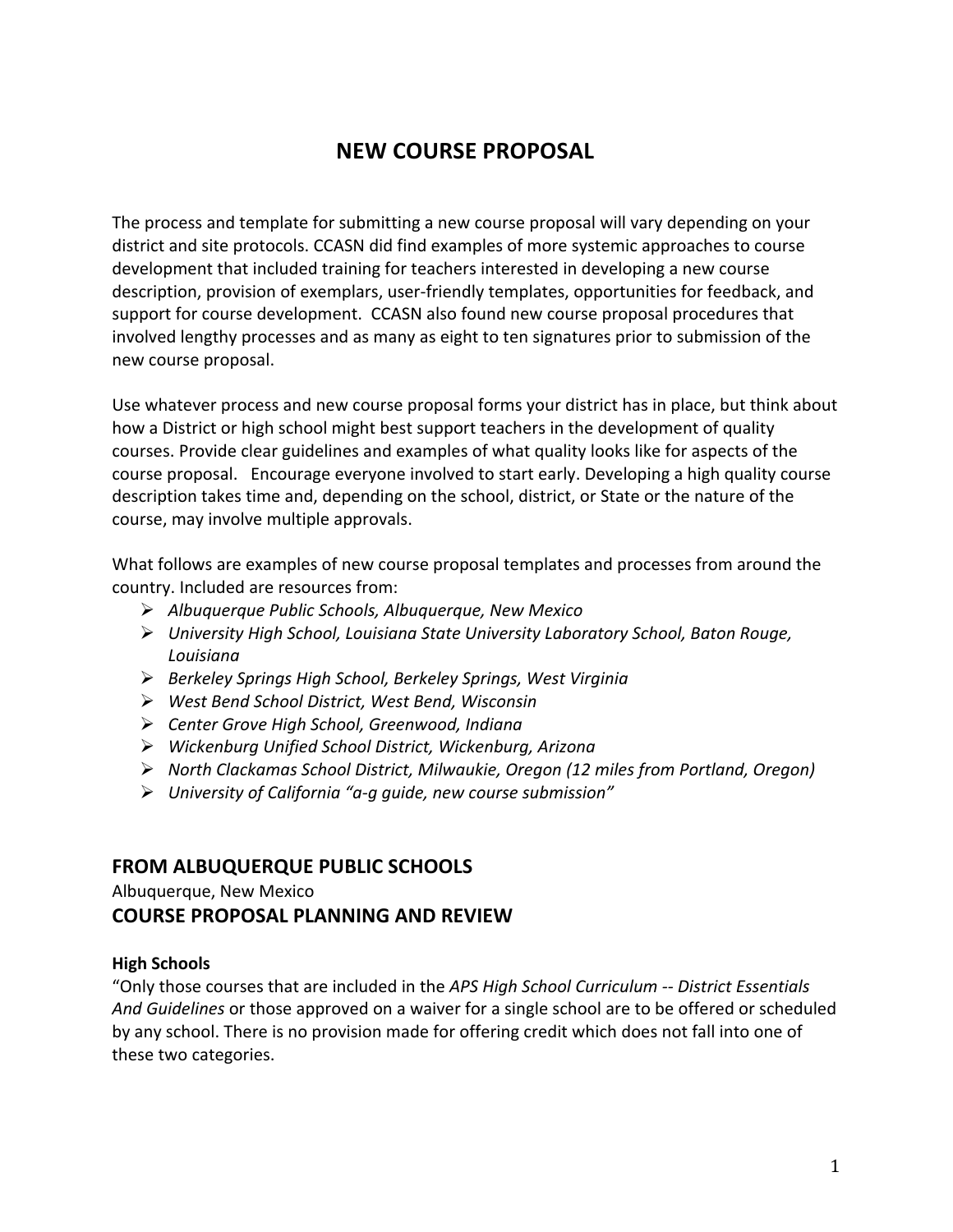The course numbers, titles, descriptions, and other parts of the course outlines included in the APS High School Curriculum -- District Essentials And Guidelines will be used by schools in preparing content for a course or for instituting courses. The course description section of course outlines will be used in the school course description booklets given to students for preregistration or registration purposes. However, course titles and course descriptions may appear with additional words or sentences to indicate a special emphasis or enrollment limitation at a school site.

#### **Procedure**

- A. New courses to be considered will be shaped by student needs, community needs, and/or national trends. Courses not authorized to meet graduation requirements must conform with provisions of the procedural directive on High School Elective Credit.
- B. New courses will be developed by teachers, department chairpersons, and/or curriculum assistants, in consultation with the District Coordinator of High School Curriculum using High School Course Proposal Planning Forms.
- C. A proposed new course will be reviewed by teachers in the department. Chairperson will sign the completed form in the space provided.
- D. After department review, the course proposal will be sent to the high school assistant principal for curriculum for review and signature indicating that the proposed course has been reviewed by all appropriate curriculum committees at the school.
- E. The high school principal will review the proposed course. The principal's signature indicates that the school as a whole supports the course and is prepared to offer it.
- F. The principal will send the proposed course to the District Coordinator for High School Curriculum for approval.
- G. The Course Proposal Planning Form for the new course will be returned to the District Coordinator for Curriculum Development who will publish the course outline and distribute to the appropriate personnel for inclusion in the *APS High School Curriculum* --*District Essentials And Guidelines"*

**Cross Ref.: Board Policy I.13 NSBA/NEPN Classification:** IGD **Revised:** May 1995 **Revised:** April 1996 **Revised:** May 1997 Source: http://www.aps.edu/about-us/policies-and-procedural-directives/proceduraldirectives/i.-instruction/course-proposal-planning-and-review

### **University High School**

Louisiana State University Laboratory School Baton Rouge, Louisiana

**New Course Proposal**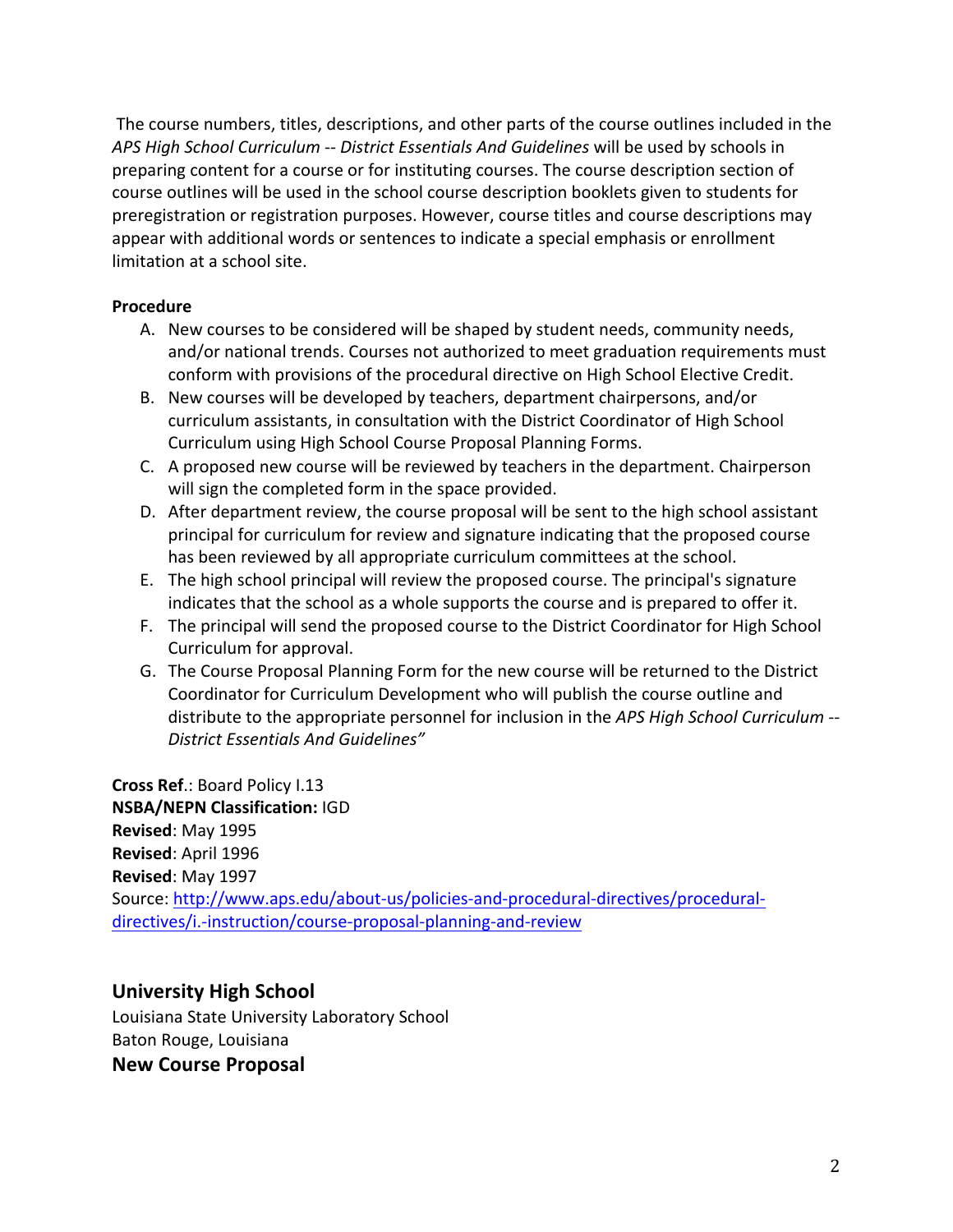"All courses taught during the regular school year at University High School are detailed in the Master Course Book, maintained by the Counseling Department. Course offerings for each year are drawn from this book.

A faculty member may seek approval for a new course by taking the following steps:

1. Preparation of Proposal with Department Chair

The faculty member and his/her department chair should prepare a brief proposal for the new course. The proposal should include: a brief rationale for the course; a complete course description including alignment with state, national, and professional standards; a proposed textbook and estimated cost.

The course description must follow the standard template of the Master Course Book.

Department chairs must agree to all new course offerings. In preparing the course proposal faculty may also want to consider the Guidelines for Policy and Procedure Proposals: courses are more likely to be accepted if they can adhere to the mission of the Laboratory schools and they are supported by data and research.

2. Recommendation from Department Chairs Committee

The department chair should bring the proposal to the department chairs committee. Proposals must be submitted to the department chairs committee before December 1 to be eligible for scheduling for the following school year. The department chairs will submit a recommendation regarding the course to the administration for review.

3. Review by Administration

Administration will make course scheduling decisions based on these recommendations and their discretion. Factors influencing scheduling decisions include but are not limited to: financial obstacles, coherence with other aspects of the curriculum, personnel issues. If administration chooses not to approve a recommended course, they may want to discuss this decision with the department so that revisions might be made to the course or other options can be explored by the department." Source: 

http://www.uhigh.ilstu.edu/keystone/Archives/Policy/08-01- 06%20New%20Course%20Proposals%20Policy.pdf http://www.uhigh.lsu.edu 

## **Berkeley Springs High School**

Berkeley Springs, West Virginia

**Proposal for New Elective Class** at Berkeley Springs High School (BSHS): **Civics Laboratory**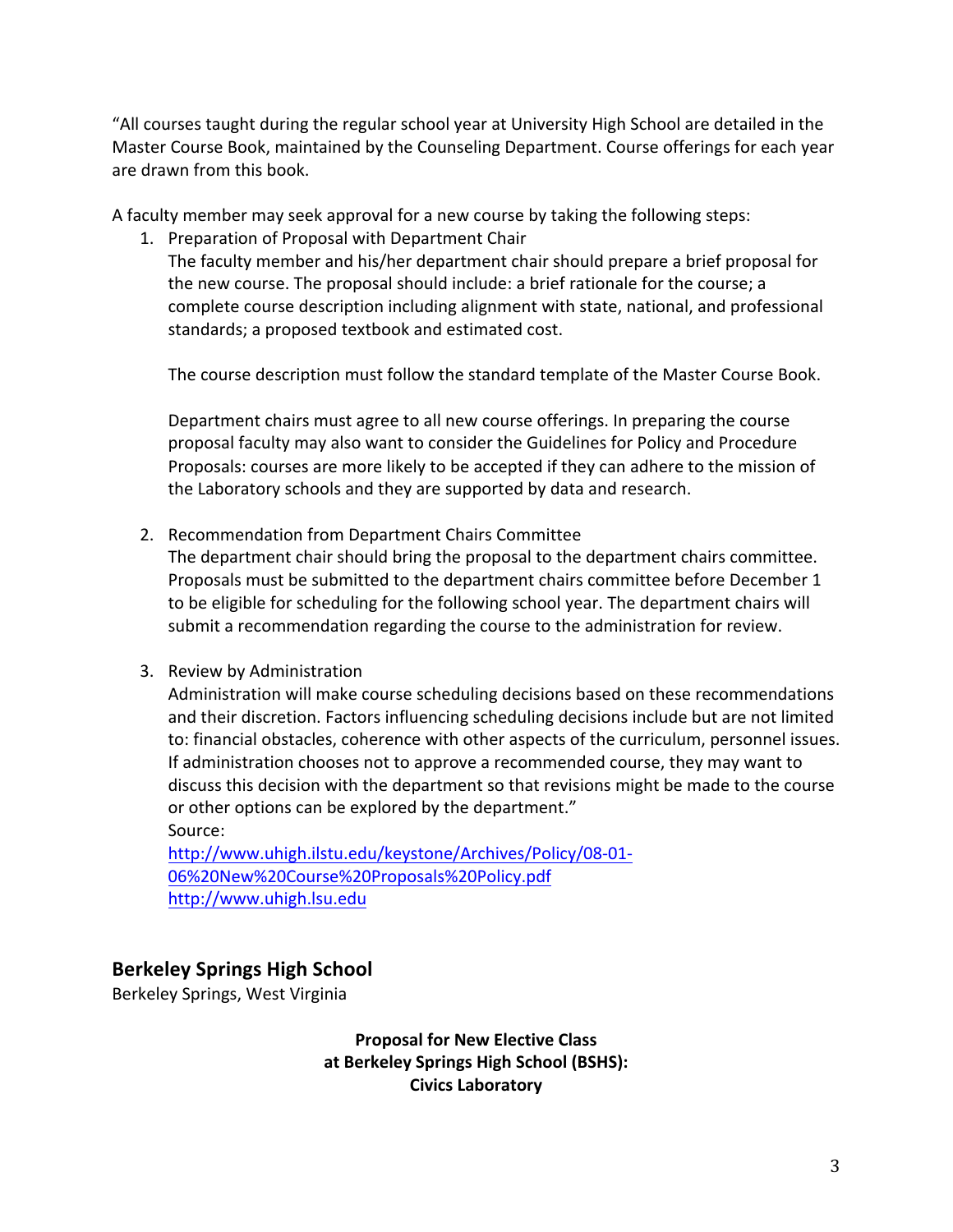From Merriam-Webster online dictionary, http://www.merriam-webster.com/:

- $\cdot$  Civics: a social science dealing with the rights and duties of citizens
- $\cdot \cdot$  Laboratory: a place providing opportunity for experimentation, observation, or practice in a field of study

#### **Rational:**

- 1. While nationwide voter turnout in the 2008 election was higher than it has been in 40 years at 61.6%, the state of West Virginia had the lowest voter turnout in the nation at 50.6% ("2008 Election Turnout Hit 40-Year High", http://www.cbsnews.com/stories/2008/12/15/politics/main4670319.shtml). Without high levels of citizen participation, democracy is at risk.
- 2. The Partnership for  $21^{st}$  Century Skills describes a  $21^{st}$  Century Learning Environment as one that "Enables students to learn in relevant, real world 21st century contexts (e.g., through project-based or other applied work)" and "Supports expanded community and international involvement in learning, both face-to-face and online". (http://www.21stcenturyskills.org/index.php?option=com\_content&task=view&id=3 54&Itemid=120). Additionally, the Partnership lists civic literacy as one of the  $21^{st}$ Century Themes that must be developed in schools so that students are:

\* Participating effectively in civic life through knowing how to stay informed and understanding governmental processes

\* Exercising the rights and obligations of citizenship at local, state, national and global levels

\* Understanding the local and global implications of civic decisions (http://www.21stcenturyskills.org/index.php?option=com\_content&task=view&id=2 58&Itemid=120)

Further, the Partnership lists the following as desired  $21<sup>st</sup>$  Century Student Outcomes:

- \* Creativity and Innovation Skills
- \* Critical Thinking and Problem Solving Skills
- \* Communication and Collaboration Skills
- \* Information, Media and Technology Skills http://www.21stcenturyskills.org/index.php?option=com\_content&task=view&id=2 54&Itemid=120
- 3. The Civics Laboratory class addresses all of the needs described in items 1 and 2 above.

#### **Course Description:**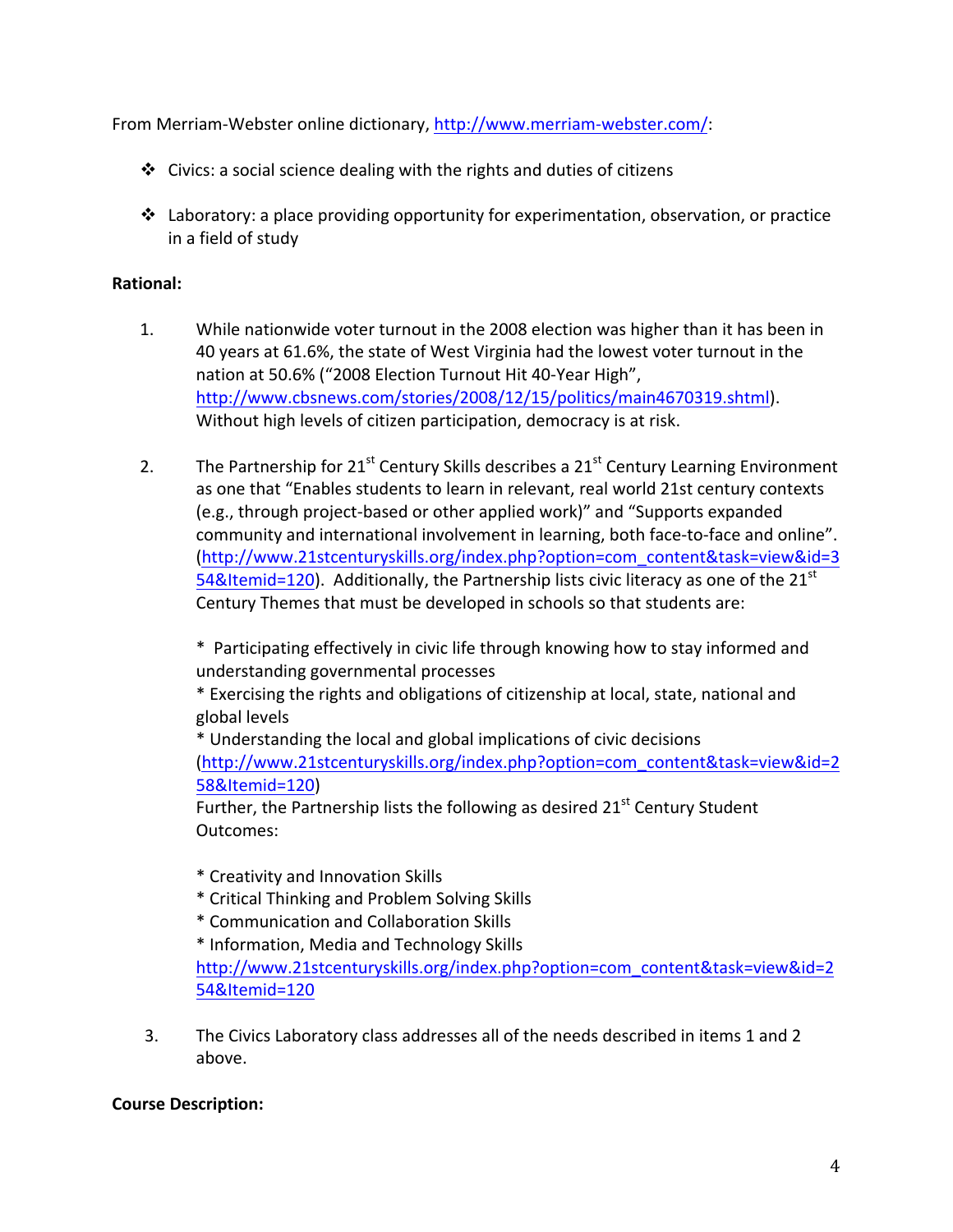Students will explore, create and develop real-world, hands-on solutions that contribute to the sustainability of democracy.

- 1. E-Government project: The Community Connect Foundation, with funding from the Benedum Foundation, has provided Ms. Stotler with video and still photography equipment for students to create content for a statewide web portal designed to make local governments accessible to citizens. Students will work with local government officials to obtain content that will help citizens understand and interact with local government. In Morgan County, government entities with which students would coordinate would include all Morgan County elected officials, their offices and appointed boards, the Towns of Bath and Paw Paw, the circuit court system, and the Morgan County Board of Education.
- 2. Community Board project: Currently, the BSHS Student Council is creating the framework for a project to place students on boards and committees within the community. An independent study credit will be awarded to students who serve on boards for the duration of a school year and who meet the requirements established to obtain credit.
- 3. Students will generate publicity for their projects with local media outlets to make sure the public is made aware of the opportunities for civic engagement that will be offered. This will include writing articles for newspapers, seeking coverage on the Hagerstown NBC-25 TV news program, and speaking at meetings of community groups (Chamber of Commerce, Lions Club, church affiliated groups, etc.) and at school assemblies.
- 4. Students will document the class' activities using journals, video, website, or whatever media the class elects in order to show others what they have accomplished during the school year.
- 5. Students will discuss and debate issues of civic concern, based on class activities and current events, employing techniques for discerning different points of view and drawing sound conclusions based on the arguments and evidence presented.

### **Eligibility:**

Students in the  $10^{th}$ ,  $11^{th}$ , or  $12^{th}$  grade would be eligible to participate in this class, based on a recommendation from their previous Social Studies teacher.

### **Collaboration:**

Ideally, the Civics Laboratory class would work in collaboration with the New Media class, who would serve as the technical experts while the Civics Lab class would serve as the content experts. Therefore, it would be extremely helpful for these 2 classes to be scheduled during the same period of the day.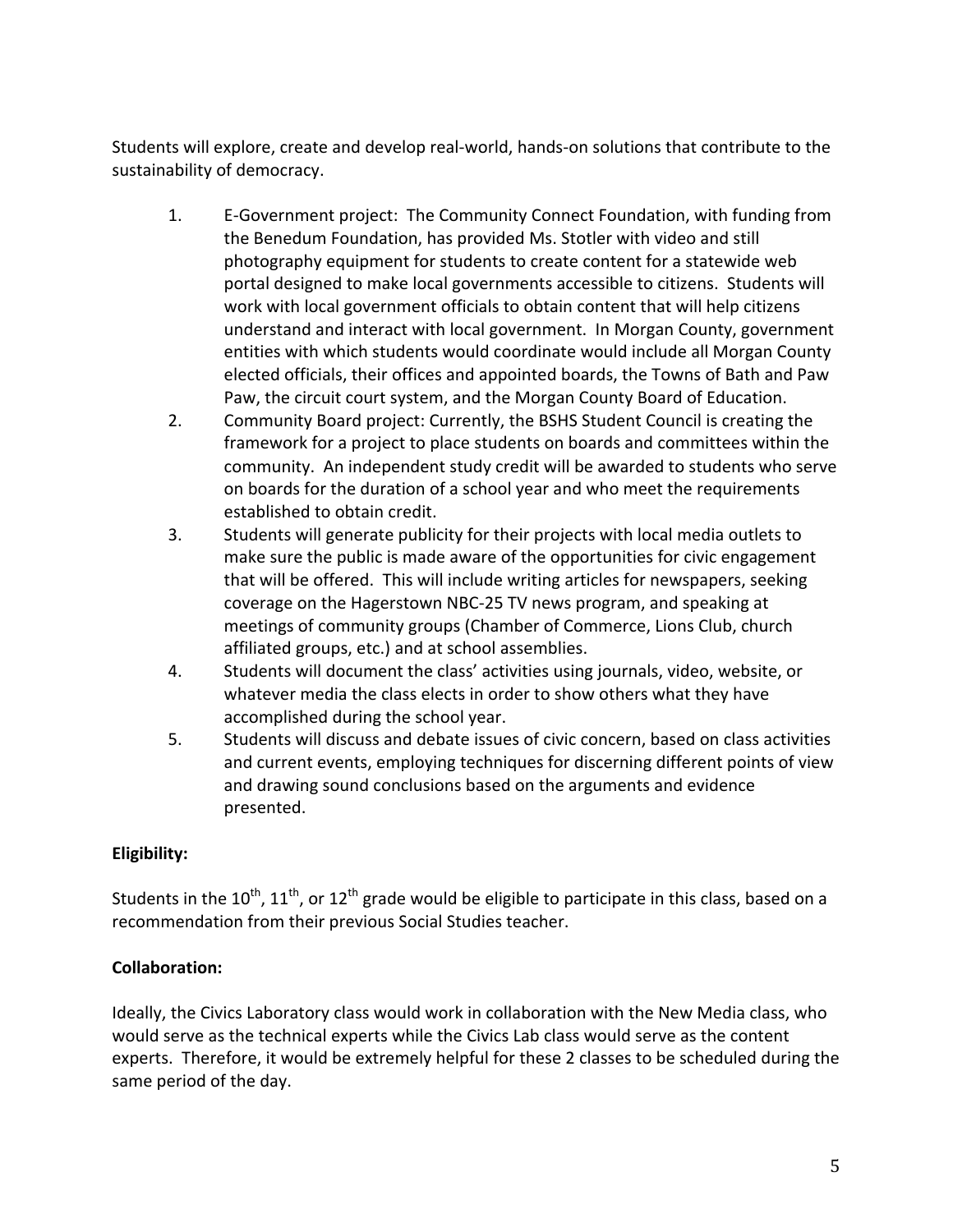\_\_\_\_\_\_ Prepared by Kate Stotler at Berkeley Springs High School in participation in the Morgan County's E-Government Project.

### **West Bend School District** West Bend, Wisconsin **NEW COURSE PROPOSAL TEMPLATE**

Date: 

Course Title:

Teacher Name(s):

Building/Site: 

### RATIONALE

| 117110117122 |                                                                     |  |
|--------------|---------------------------------------------------------------------|--|
|              | A. Data or Needs that<br>support the new<br>course proposal:        |  |
|              | B. Expected impact on<br>student<br>achievement                     |  |
|              | Expected impact on<br>Student scheduling                            |  |
|              | Expected impact on<br>student subsequent<br>course<br>opportunities |  |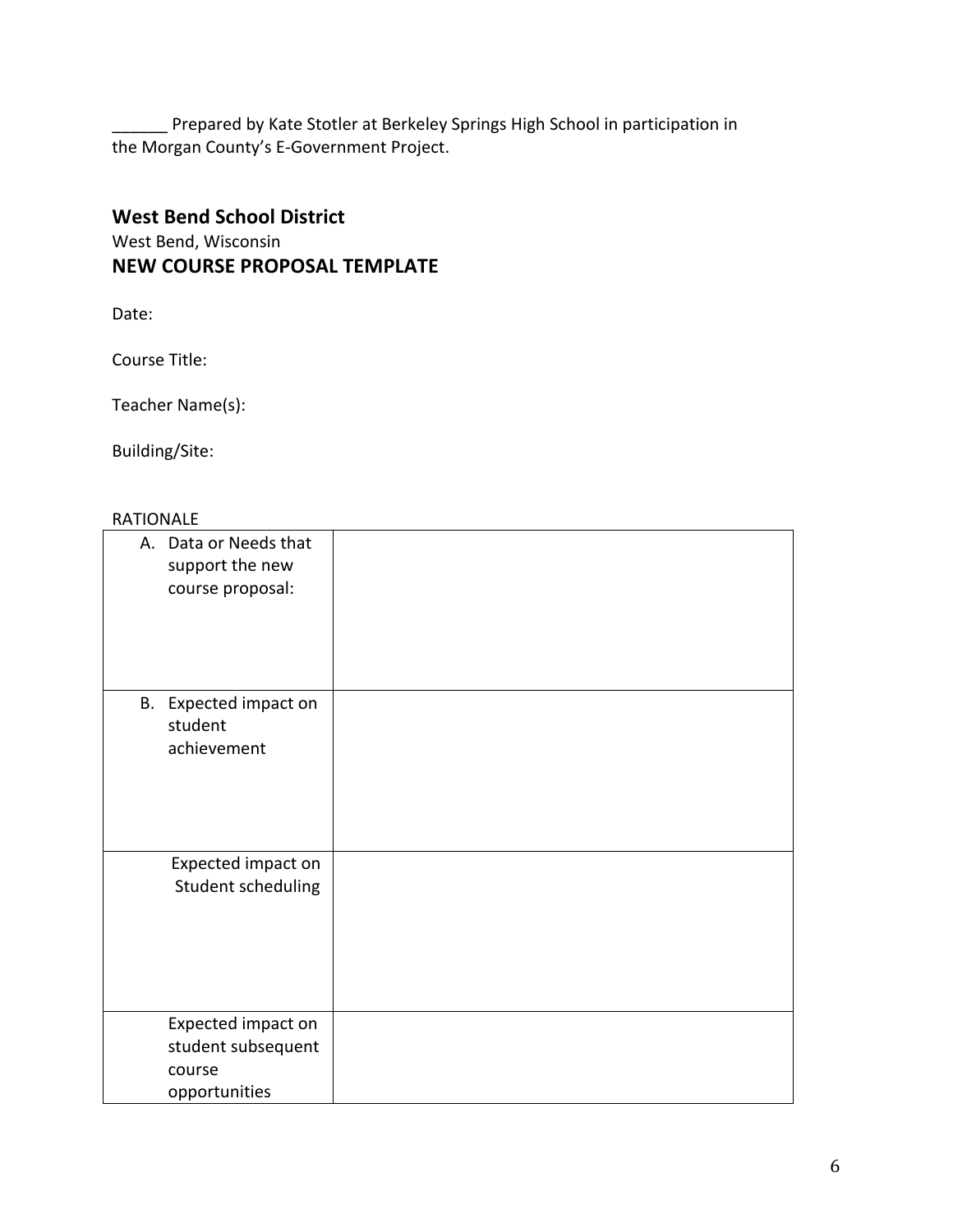| Anticipated<br>budgetary<br>implications<br>associated with the<br>implementation of<br>this course (Total<br>Costs from Budget<br>Sheet) |  |
|-------------------------------------------------------------------------------------------------------------------------------------------|--|
| C. What research<br>supports this<br>curriculum change?                                                                                   |  |
| D. How does the<br>proposed course<br>compare to<br>practices in other<br>districts or schools<br>with comparable<br>programs?            |  |
|                                                                                                                                           |  |

#### **COURSE PLANNING GUIDE DESCRIPTION**

Write a 2-3 sentence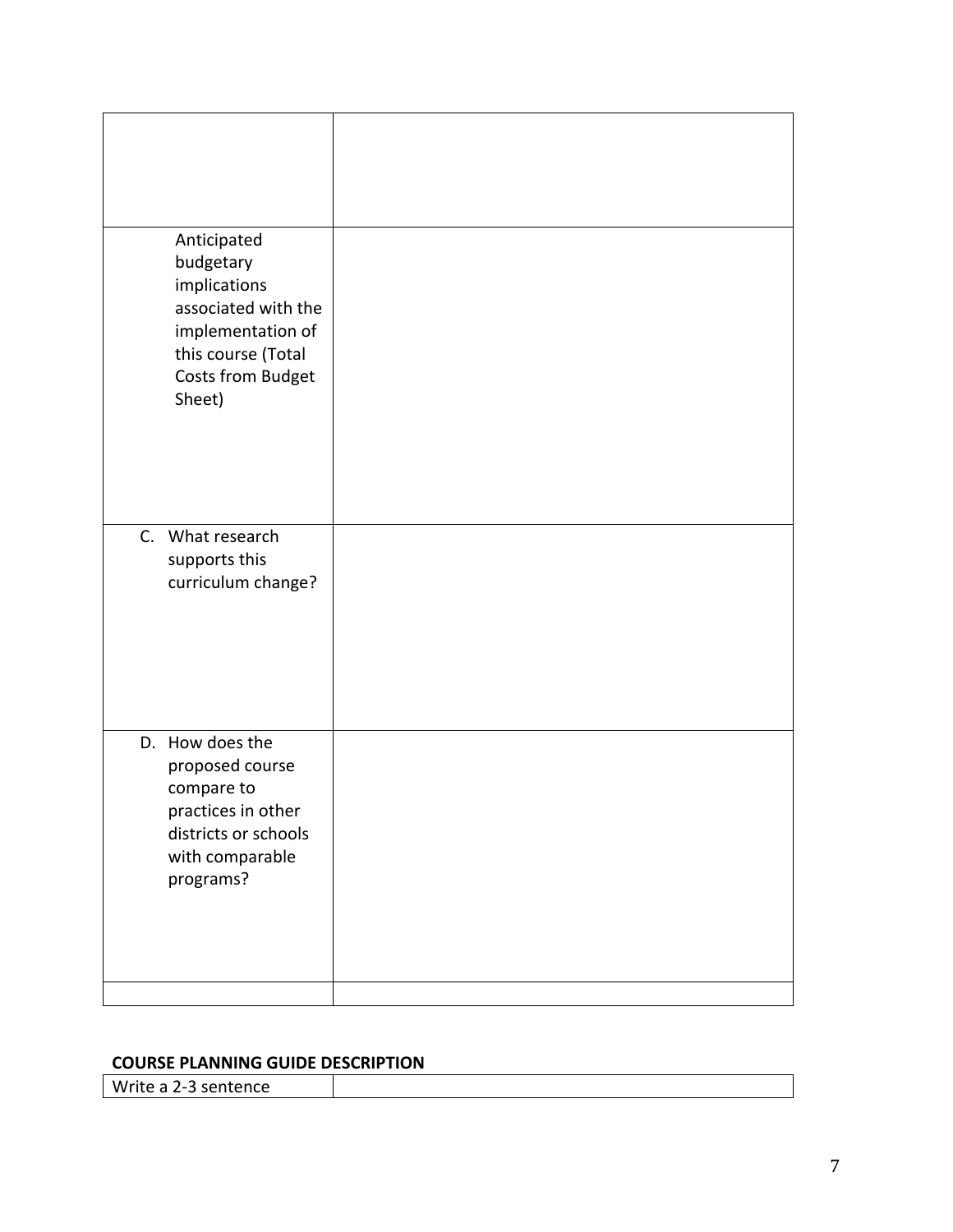| description of the proposed |  |
|-----------------------------|--|
| course geared towards       |  |
| parents and students.       |  |
|                             |  |
|                             |  |
|                             |  |
|                             |  |
| Length of Course (and       |  |
| potential credit earned)    |  |
|                             |  |
|                             |  |
|                             |  |
|                             |  |
|                             |  |
| <b>Grade Levels</b>         |  |
| (Standards Addressed©       |  |
|                             |  |
|                             |  |
|                             |  |
|                             |  |
|                             |  |
|                             |  |
|                             |  |
|                             |  |
|                             |  |
|                             |  |
|                             |  |
|                             |  |
|                             |  |
| Prerequisite Courses        |  |
|                             |  |
|                             |  |
| (Co-requisite Course/s)     |  |
|                             |  |
|                             |  |
|                             |  |
|                             |  |

#### **COURSE EVALUATION**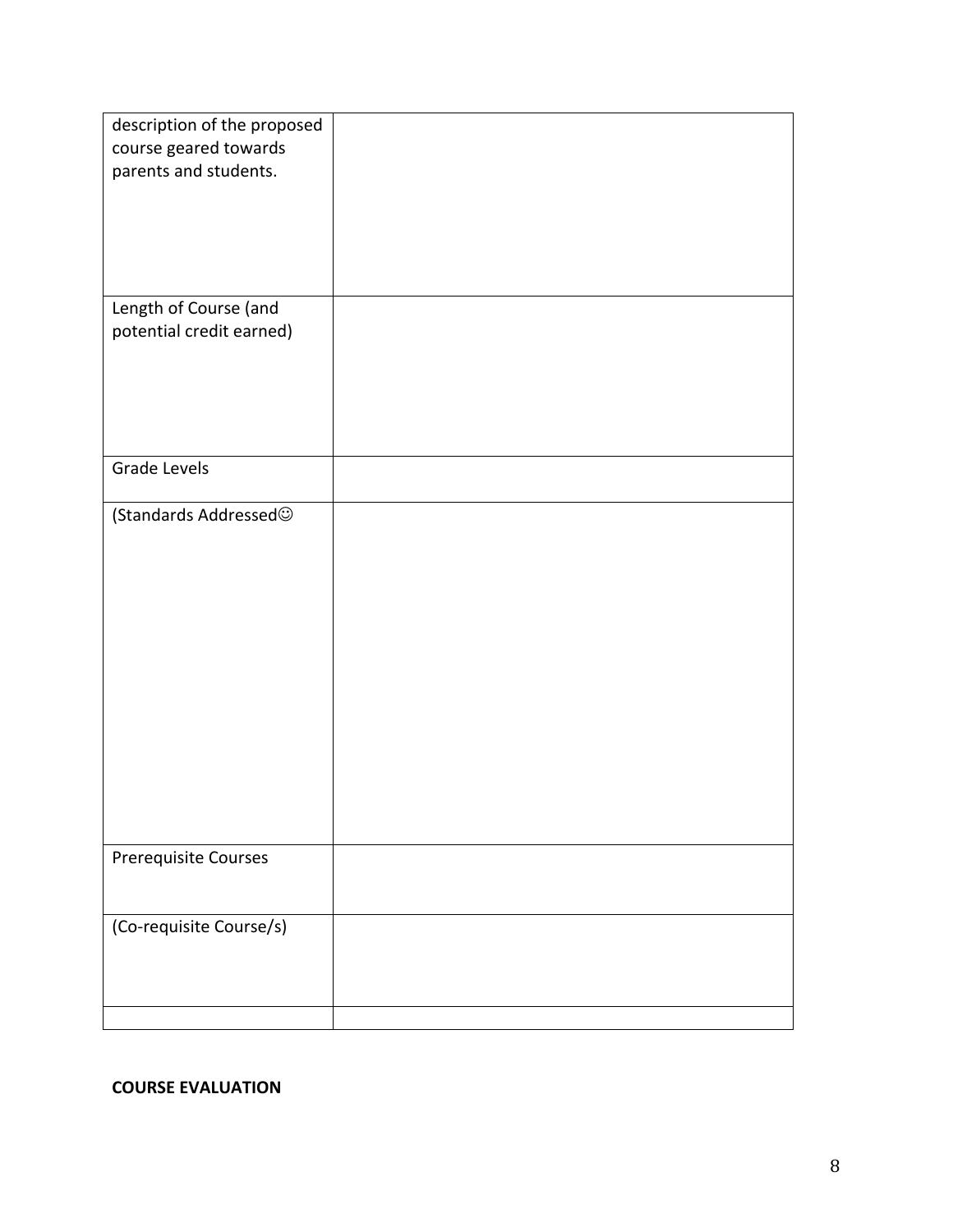### How do you plan to collect the following data over the next three years?

| <b>Enrollment History</b>                                                         |                                                    |  |  |
|-----------------------------------------------------------------------------------|----------------------------------------------------|--|--|
| Impact on Student                                                                 |                                                    |  |  |
| Achievement                                                                       |                                                    |  |  |
|                                                                                   |                                                    |  |  |
| How will you use evaluation                                                       |                                                    |  |  |
| results to modify or refine                                                       |                                                    |  |  |
| this course?                                                                      |                                                    |  |  |
|                                                                                   |                                                    |  |  |
|                                                                                   |                                                    |  |  |
| * Note: Course Evaluation results, including Student and Faculty Surveys, will be |                                                    |  |  |
|                                                                                   | presented to the Curriculum Council every 3 years. |  |  |

## **New Course Proposal Program Budget**

Course Title:

Date:

Department:

Crdits:

Teacher(s) Initiating Proposal:

\_\_\_New Course \_\_\_Course Revision \_\_\_Duration \_\_\_Semester \_\_\_Year

Anticipated @ of Sections

## **Start-Up Costs**

| Budget (Object)                                             | Description | Cost | <b>Funding Source</b> |
|-------------------------------------------------------------|-------------|------|-----------------------|
| (CCASN Note: object<br>codes may vary by<br>State/District) |             |      |                       |
| 400 - Non-Capital                                           |             |      |                       |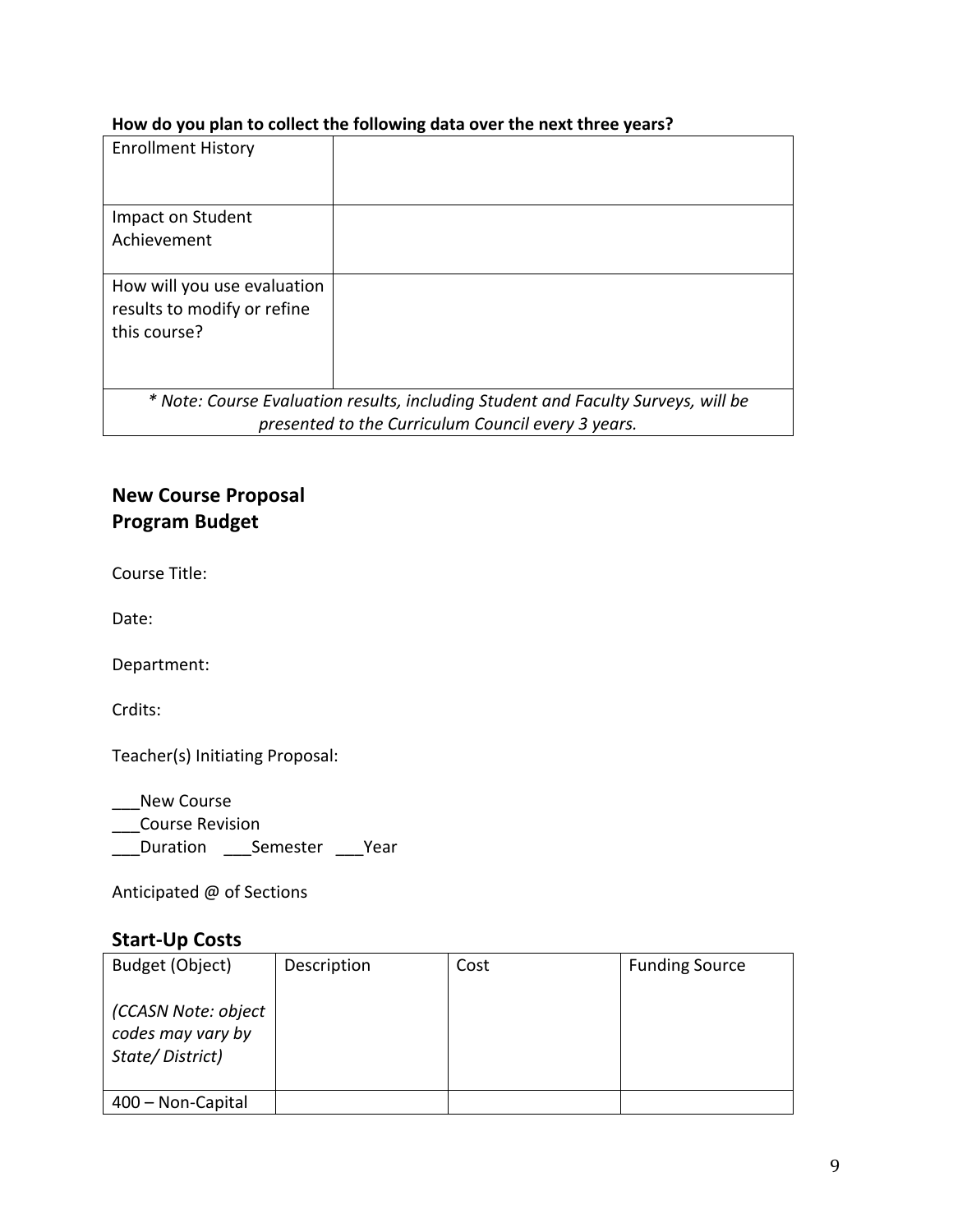| Objects (include<br>training needs for<br>instructors or aides)                           |                    |  |
|-------------------------------------------------------------------------------------------|--------------------|--|
| $435 - Texts$                                                                             |                    |  |
| 500 - Capital<br>Objects                                                                  |                    |  |
| $000 - Other$<br><b>Expenses (Facility</b><br>Usage,<br>Maintenance,<br>Utilities, Other) |                    |  |
|                                                                                           | <b>TOTAL COST:</b> |  |

## **ANNUAL ON-GOING COST**

## Please project on-going costs and identify funding source

| Budget (Object)<br>(CCASN Note: object<br>codes may vary by<br>State/District)       | Description | Cost | <b>Funding Source</b> |
|--------------------------------------------------------------------------------------|-------------|------|-----------------------|
| 400 - Non-Capital<br>Objects (include<br>training needs for<br>instructors or aides) |             |      |                       |
| 500 - Capital<br>Objects                                                             |             |      |                       |
| $000 -$ Other<br><b>Expenses (Facility</b>                                           |             |      |                       |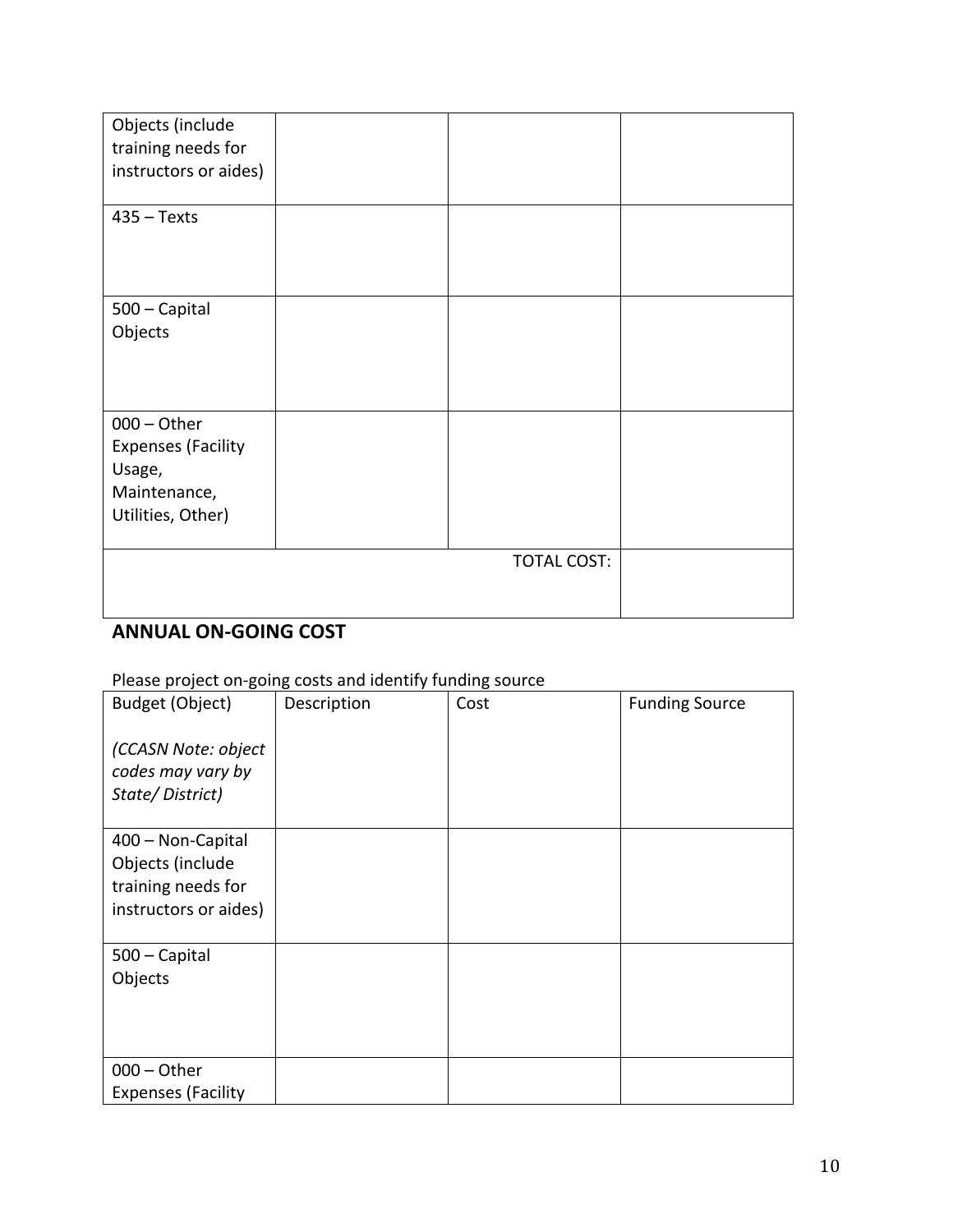| Usage,<br>Maintenance,<br>Utilities, Other) |                    |  |
|---------------------------------------------|--------------------|--|
|                                             | <b>TOTAL COST:</b> |  |

To see a sample of a completed course proposal using this template, please visit http://www.boarddocs.com/wi/wbsdwi/Board.nsf/files/8Q92UR73F10A/\$file/Service%20and% 20Citizenship%20Proposal.pdf

### **Center Grove High School** Greenwood, Indiana **NEW COURSE PROPOSAL**

New Course Proposal Template requests the following information:

Department: 

Proposed By:

State Approved Course Title:

Rationale Based on Student Need: (Describe the existing condition.)

Target Population (Which of our students will take this course? (Grade levels, etc.)

Abstract (Description of the course as it would be presented in the CGHS Academic Guide.

#### **Outcomes of this Course:**

Content: What significant body of knowledge will students gain by taking this course?

Sills: What specific skills will be taught in this course?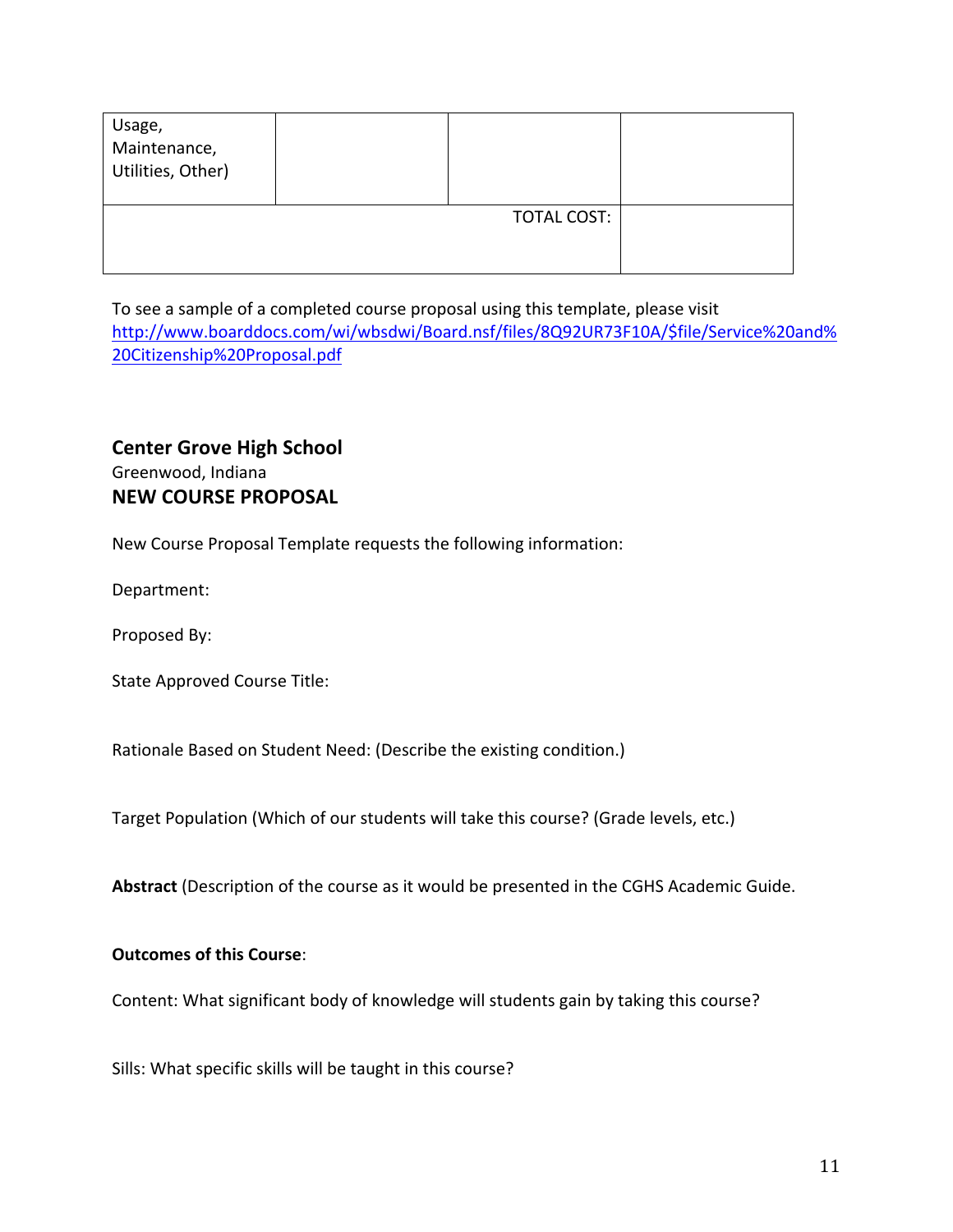Process: What significant processes and sills will students acquire by taking this course?

Assessments: What types of assessments will be used in this course?

**Start Up Costs and Economic Impact**: Please explain any start up costs associated with this course. 

Capital Equipment 

Personnel (including certification requirements):

Teaching Materials/Supplies:

Textbook: (Note: School board approval is needed for any textbook. This approval must be secured before the course is offered.)

What Impact will this Course Have on... Other departments' offerings?

Graduation requirements?

Master schedule?

Student Fees:

Approved by:

Department Chari:

Principal:

Asst. Superintendent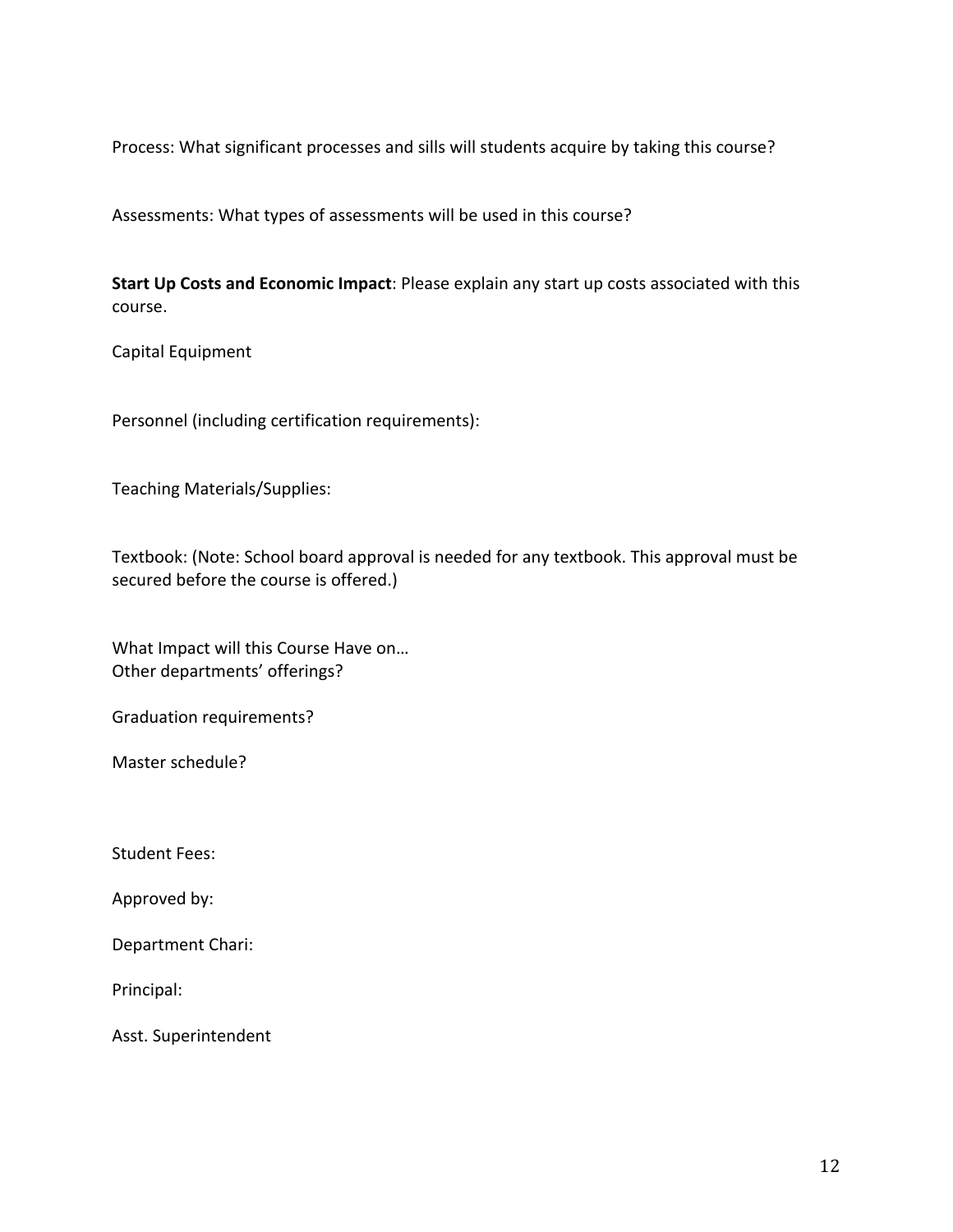To few several completed new course proposals for Center Grove High School, please visit: http://www.centergrove.k12.in.us/cms/lib4/IN01000850/Centricity/domain/1206/oct%203%2 02013/AI-1-HS%20Course%20Descriptions.pdf

## **Wickenburg Unified School District**

Curriculum & Instruction Wickenburg, Arizona **NEW COURSE PROPOSAL PROCEDURES** 

"The timeline for proposing new courses begins in the spring of one school year and ends in December of the next. This will allow for board approval of new courses prior to student preregistration. This timeline will also provide time for curriculum development during the summer. 

The purpose of maintaining a specific timeline and procedure is two-fold: first, to ensure that teachers have the opportunity to develop new avenues of learning for students and second, to provide a system of communication to ensure new courses are of the highest quality.

The steps in the course proposal process are:

Step 1

- The teacher initiates a course proposal by completing Part 1 of the course proposal form.
- Paper work to be included with Part 1: Course Outcomes, Assessment Descriptions, Unit/Benchmark Descriptions, and Supporting Resources.
- Teacher presents the proposal to the leadership team.

Step 2

- The principal and leadership team evaluate the proposal and paper work at their meetings. The team then completes Part 2 and 3 of the Course Proposal.
- The proposal (Parts 1, 2,3) is then forwarded to the Director of Elementary or Secondary Curriculum with the team's recommendations.
- The Director of Elementary or Secondary Curriculum will evaluate the proposal, share with district staff, and make recommendations to the governing board.

The timeline and communication procedures will ensure:

- 1. Teachers are receiving adequate feedback regarding alignment with district and state standards.
- 2. Accurate information is provided regarding deadlines and requirements.
- 3. All those affected by new courses will have an opportunity to voice suggestions.
- 4. Any concerns with a proposal can be addressed in an efficient and timely manner.
- 5. Students are only registered for classes that have been approved by the governing board.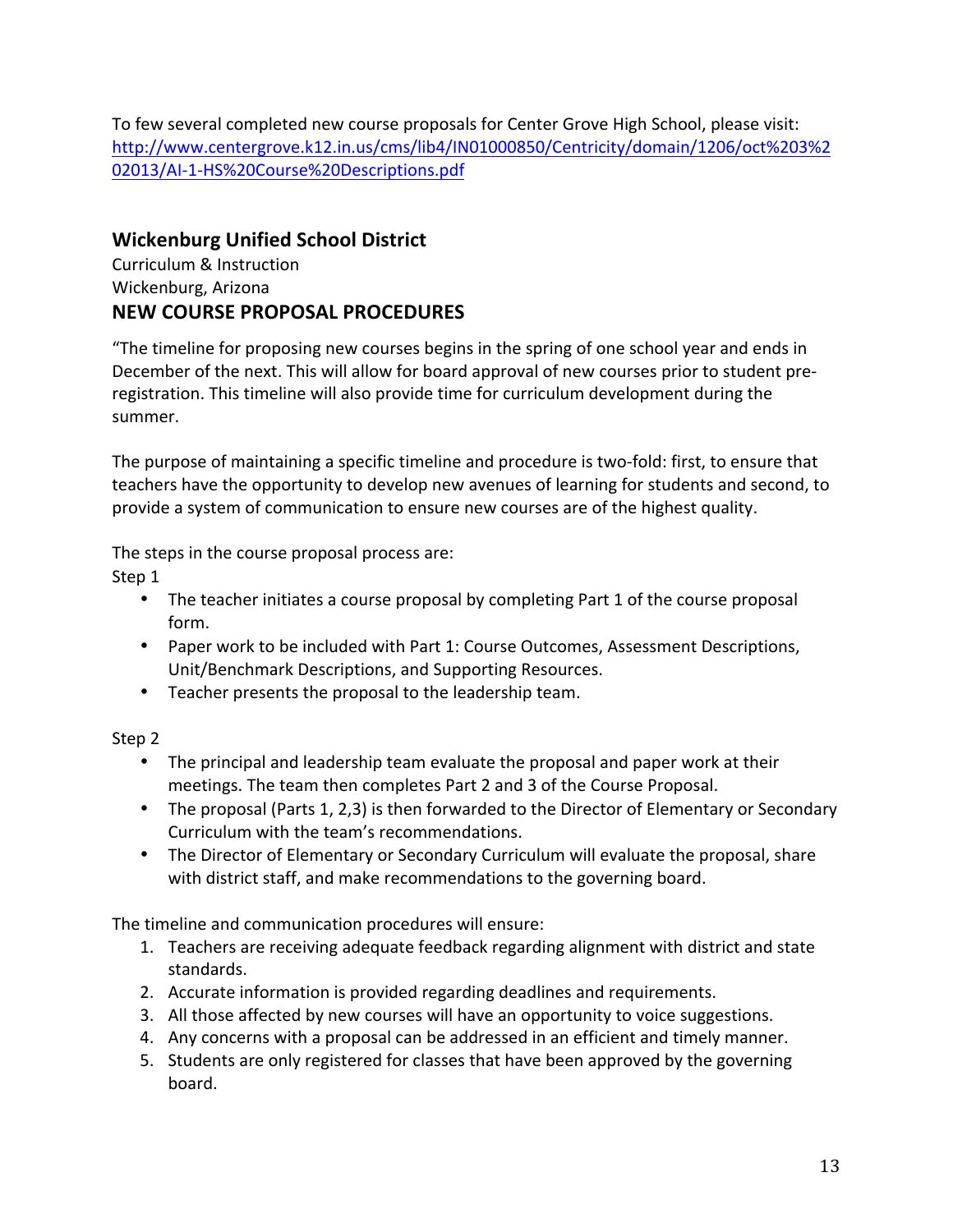Note; Recommendation of AP Courses should meet the recommendations of the College Board and include the students' ability to test at the end of the course.

\*\* There are additional requirements prior to implementing a new course which may extend this timeline, including, textbook adoption and assessment development.

## **KENT SCHOOL DISTICT HIGH SCHOOL COURSE PROPOSAL FORM**

Source: http://www.kent.k12.wa.us/KSD/IS/sic/HSICCoursePropForm.pdf

The High School Course Proposal Form requests the following information: Course Title: (ma. 17 spaces)

Initiator(s): 

School:

I. NATURE OF CHANGE (Mark all that apply) New Course Change in Prerequisites Length of time offered (e.g. 1-hour/2 hours) Semester Change Cross Credit Certificate of Academic Excellence Change in Course Description Change in title Old title: New Title: Starbase Course Title (17 spaces) Deletion of Course Change in Fees

#### **II. RATIONALE FOR CHANGE**

- A. Please describe the need for this course/change. (Considerations might include graduation requirements, student interest, differentiation for student need, compliance issues)
- B. Please describe the building process used for curriculum review which resulted in the development of this proposal. (Discussion at Curricular meetings, Curricular Leader meetings, or Building Leader Team meetings.)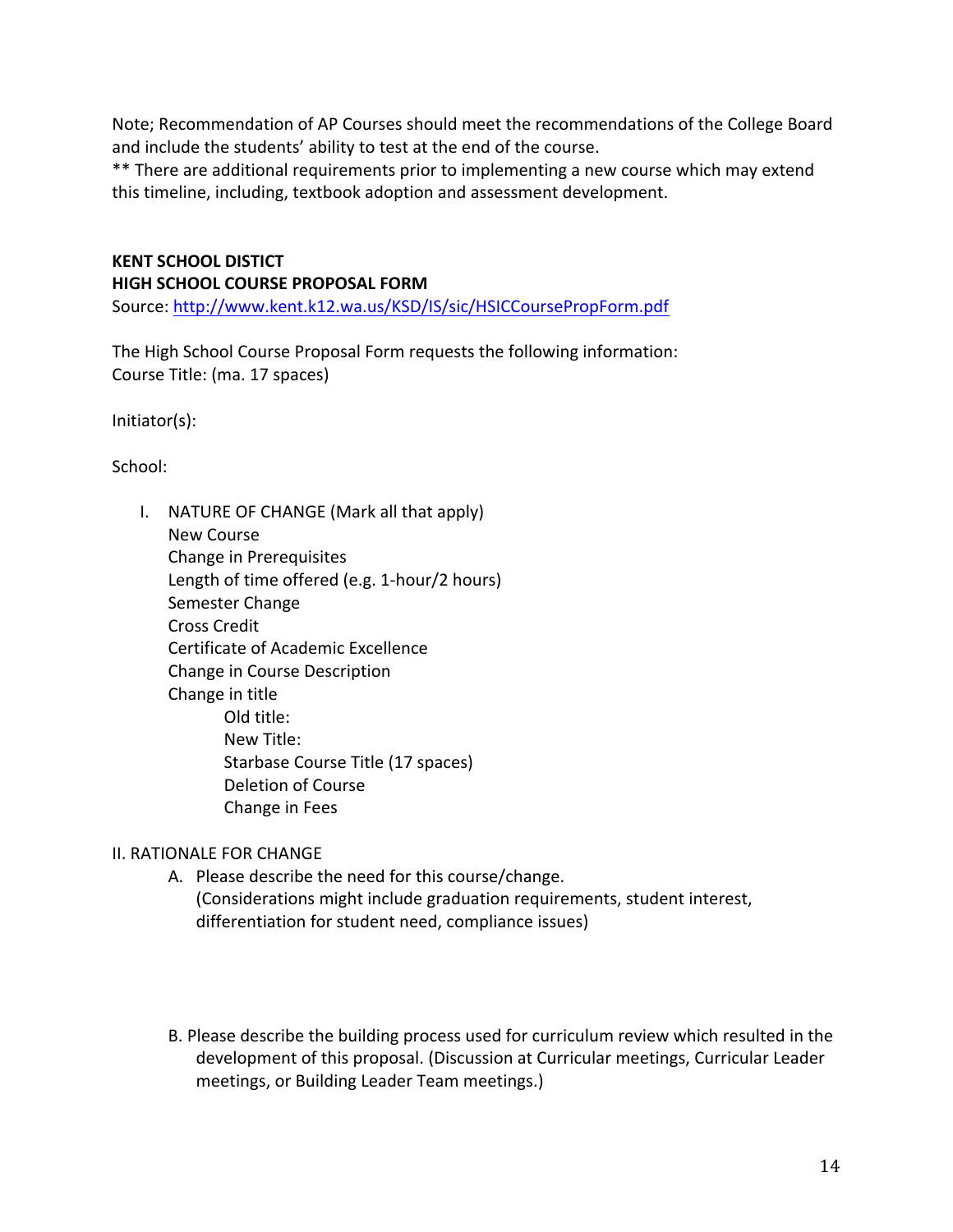#### III. IMPACT STATEMENT

The following areas represent the evaluation criteria applied to all course proposals. Please review and answer them carefully.

#### A. IMPACT ON YOUR CURRICULAR AREA

- 1. How does it change the current "balance" or proportion of curriculum offerings?
- 2. How does it affect the current course sequences within your curricular area?
- 3. Does it duplicate the content of a course currently offered in your curricular area?
- 4. Could technology enhance this course? If yes, please describe.

#### B. IMPACT ON GENERAL STUDENT PROGRAM

- 1. How will it affect graduation requirements for students?
- 2. How will enrollment in this course impact other departments?
- 3. How might this course help prepare students for the successful completion of their high school culminating project?

#### C. IMPACT ON DISTRICT/STAFF RESOURCES

- 1. Do you have sufficient highly qualified staff to teach this course?
- 2. Do you have the necessary facilities, equipment, and materials?
- 3. Funding: Please complete section VI if necessary.
- 4. What is the anticipated enrollment in this course?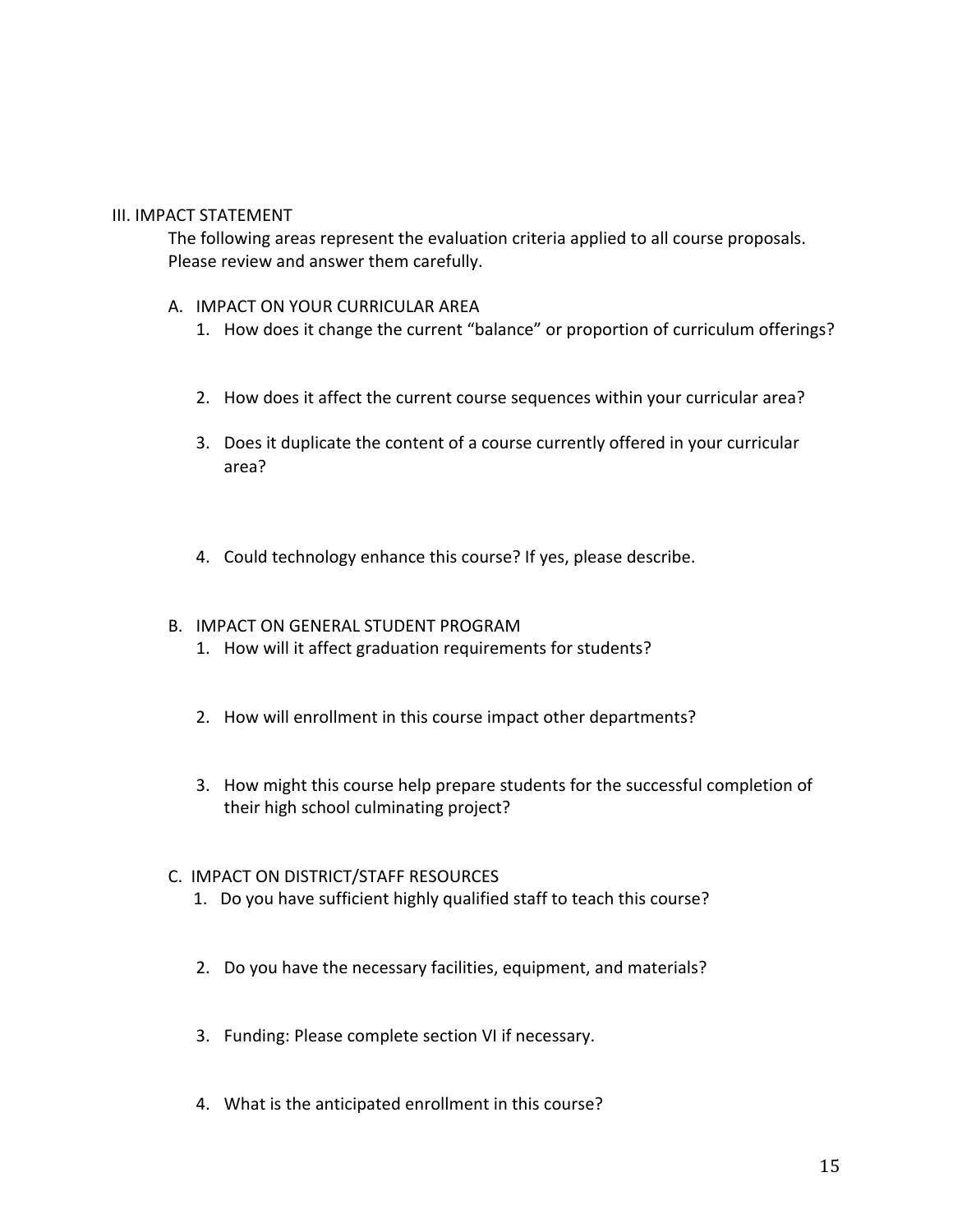**IV> COURSE DESCRIPTION** Curricular Credit Curricular Cross Credit IS Coordinator initial of approval Course Credit Priorities: 1 2 3 4 Graduation Requirement: Eligible for NCAA Approval Yes No Total Number of Credits Repeatable Non-Repeatable Semesters: one two Intended Grade Level (s) **All Grades** 9th  $10^{\text{th}}$  $11^{th}$  $12^{th}$ General Education English Language Learner College Prep Honors Special Education Core Intervention Career & Technical Education Programs: CIP Code Prerequisites: None Yes (Please list)

#### V. ATTACHED DOCUMENTS

Course Description – required for new courses (New course description to be included on the course book, include old description as well for course changes if applicable and send descriptions to electronically.)

Course Syllabus Course Outline (new course only) with units of instruction, covered and time spent on each.

EALRs/GLEs (new courses only)

Resources (Attach documentation for recommended criteria including an IMC-prepared IMC proposal form, vendor and estimated cost)

Copies of Tables of Contents from Textbooks and Other Resources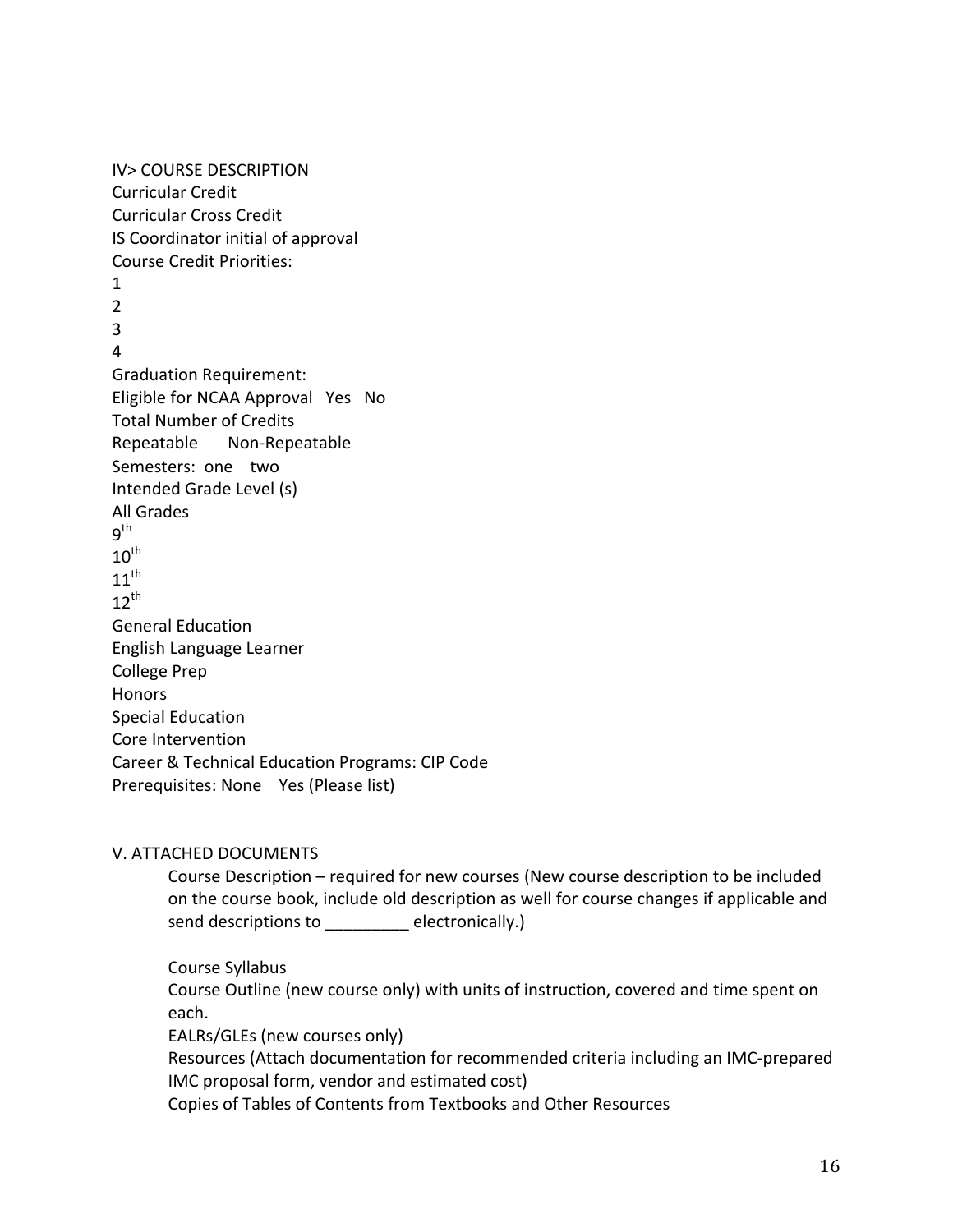VI. FUNDING REQUIRED

- Signature(s) required from funding source
- After course approval all resource materials will be submitted by IS Coordinators to the Instructional Materials Council (IMC) for review and submission to the Board for approval prior to purchase
- Attach a list of items needed. Include specific title, vendor, cost, etc.

|                  |        | <b>Budget Manager</b> |           |  |
|------------------|--------|-----------------------|-----------|--|
| Item Needed      | Amount | Print Name & Title    | Signature |  |
| <b>Textbooks</b> |        |                       |           |  |
| Supplemental     |        |                       |           |  |
| <b>Materials</b> |        |                       |           |  |
| Technology       |        |                       |           |  |
| Equipment        |        |                       |           |  |
| <b>Staffing</b>  |        |                       |           |  |
| Other (please    |        |                       |           |  |
| describe)        |        |                       |           |  |

VII> The following original signatures are required and indicate that these individuals have reviewed this proposal.

| Building Level (all signatures required) |                                                                                                            | Signatures |
|------------------------------------------|------------------------------------------------------------------------------------------------------------|------------|
|                                          | Building Principal and all Recommended and Not Recommended and all resonance and Recommended and Principal |            |
|                                          | Building SIC Rep ________Recommended ____ Not Recommended ______________________                           |            |
| <b>Building Curricular Leader</b>        |                                                                                                            |            |
|                                          | ___ Recommended ___ Not Recommended __________________________                                             |            |
| District Level (all signatures required) |                                                                                                            |            |
| <b>IS Curricular Coordinator</b>         |                                                                                                            |            |
|                                          | ____ Recommended ____ Not Recommended _____________________                                                |            |
|                                          |                                                                                                            |            |
| Curricular Leader HSIC Rep               |                                                                                                            |            |
|                                          | ___ Recommended ___ Not Recommended _________________________                                              |            |
| Director of Curriculum                   |                                                                                                            |            |
|                                          | ___ Recommended ____ Not Recommended ______________________________                                        |            |
| Signatures as needed:                    |                                                                                                            |            |
| Director of Career & Tech Ed.            |                                                                                                            |            |
|                                          | ___ Recommended ___ Not Recommended ____________________                                                   |            |
| Director of Instructional Tech           |                                                                                                            |            |
|                                          | ___ Recommended ___ Not Recommended ____________________                                                   |            |
|                                          |                                                                                                            |            |

Return Completed Form To:

## **FUNDING**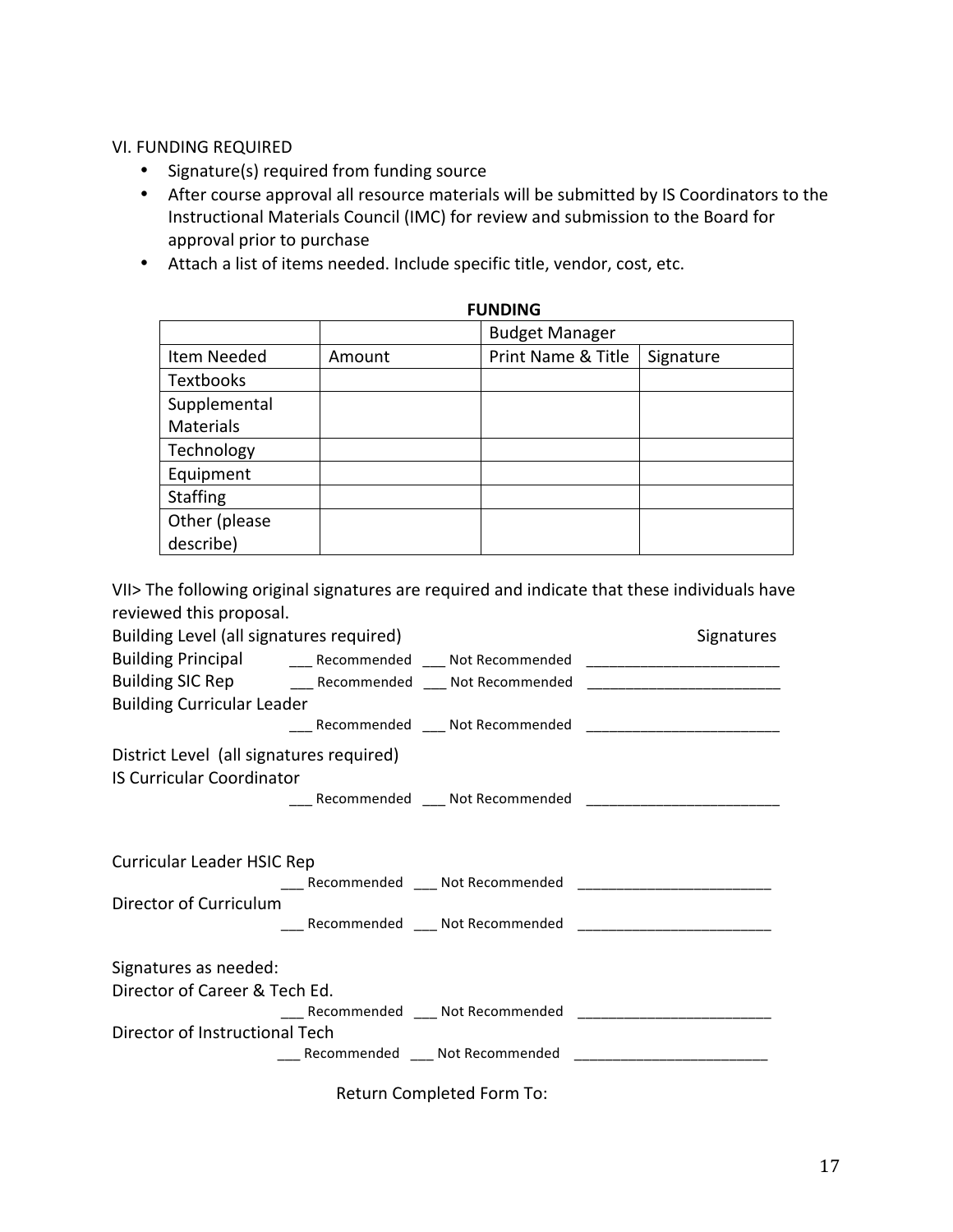| <b>PHECEOI</b> OF CUTTICULUITI & HISTIACHOIT, ASOO DY SUDITIISSION ACQUITIC |                      |  |  |  |
|-----------------------------------------------------------------------------|----------------------|--|--|--|
| <b>Course Submission Deadlines</b>                                          | <b>Meeting Dates</b> |  |  |  |
| <b>Training Session Only</b>                                                | September 26,        |  |  |  |
| October 18,                                                                 | ∗<br>November 17,    |  |  |  |
| December 1                                                                  | ∗<br>January 12,     |  |  |  |
| March 14,                                                                   | April 4,             |  |  |  |

Director of Curriculum & Instruction, A300 by submission deadline

• Ensures course addition or changes will be included in course catalog for following year.

# **North Clackamas School District NEW COURSE PROPOSAL APPLLICATION**

Milwaukie, Oregon http://www.nclack.k12.or.us/page/1106

The new course proposal application is for staff designing new courses that support student achievement of NCSD graduation requirements, including required credits, career experiences, and performance standards in reading, writing, speaking, and math. Particular attention should be given to curriculum and instruction that meets the needs of students with disabilities, Talented and Gifted students, and English Language Learners. Proposals must be complete with all requested information before being forwarded to high school curriculum and counseling assistant principals (CCAPs) or middle school principals and the Coordinator of Secondary Programs.

To ensure new course are approved in a timely fashion for the upcoming year, two New Course Proposal cycles are provided.

Cycle I:

October: Work session to learn process, see exemplars, receive resoruces, answer questions. January: Proposals reviewed by CCAPs or MS principals depending on course level. March: Instruction Team meets with teacher and reviews paperwork. April: Proposal is taken to the Board of Directors for approval.

Cycle II

December: Work session to learn process, see exemplars, receive resources, answer questions. March: Proposals reviewed by CCAPs or MS principals depending on course level. May: Instruction Team meets with teacher and reviews paperwork. June: Proposal is taken to the Board of Directors for approval.

New Course Proposal Application Form

I. Course Information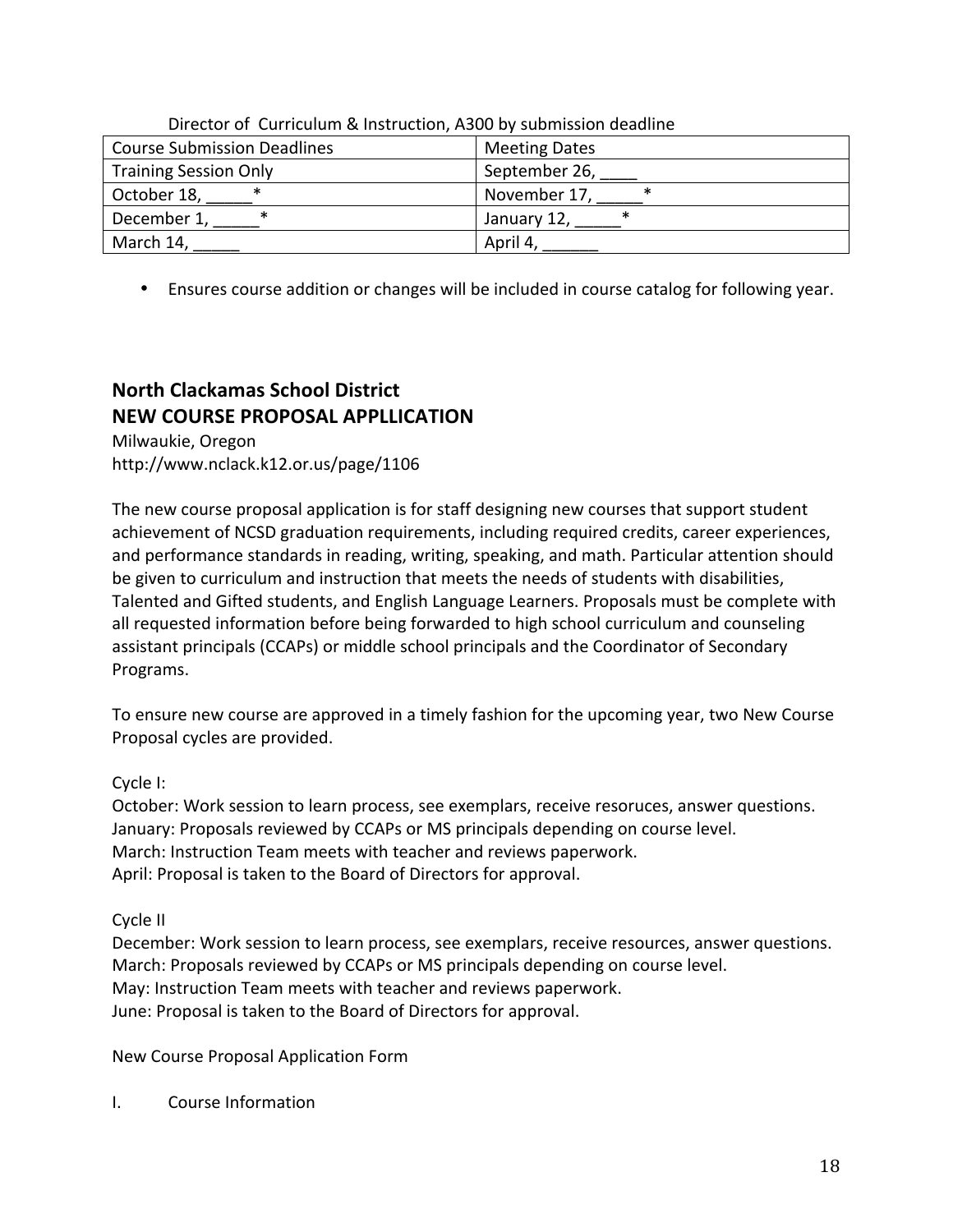- A. Date of Application
- B. School
- C. Teacher(s) submitting request
- D. Course Title
- E. Subject Area
- F. Highly Qualified Teacher Certification Requirements
- G. Circle type of credit: Required: Math, SS (WH, GV, US, PL) Science, LA, PE, and Health Elective/Selective: Math, SS (WH, GV, US, PL), Science, LA, PE, Health, FA, and AP.
- H. If high school elective credit course, check the Focused Program(s) of Study in which the course will be a focused elective. All high school focused elective courses are required to include the requirements for focused elective courses, including a well-designed Career Related Learning Experience (CRLE)

AC\_\_\_\_ BM\_\_\_\_ HS\_\_\_\_ HRS\_\_\_\_ IES\_\_\_\_ NR\_\_\_\_

- I. School year to be implemented:
- J. Length of Course: Full year Semester
- K. Number of students anticipated to be involved:
- L. Grade Level
- M. Prerequisite courses:
- N. Concurrent enrollment required? &es Mo IF Yes,, in which course(s)?
- O. Articulation with college for credit? Yes Mo If yes, name of college Number of credits College course:
- P. Can this course be repeated for credit? Yes Mo
- Q. Who is the intended student audience (all students, TAG, SpEd, ELL)? Explain.

II. Directions for Completing Scope and Sequence Template

Complete the electronic version of the Scope and Sequence template (available on the Secondary Programs web site), and complete the columns for each unit in the proposed course. Consult with your principal, assistant principal, and district TOSAs for Special Education and ESL services for assistance

New Course Scope and Sequence Template\* Sample Form

Course Title Curriculum Guide Description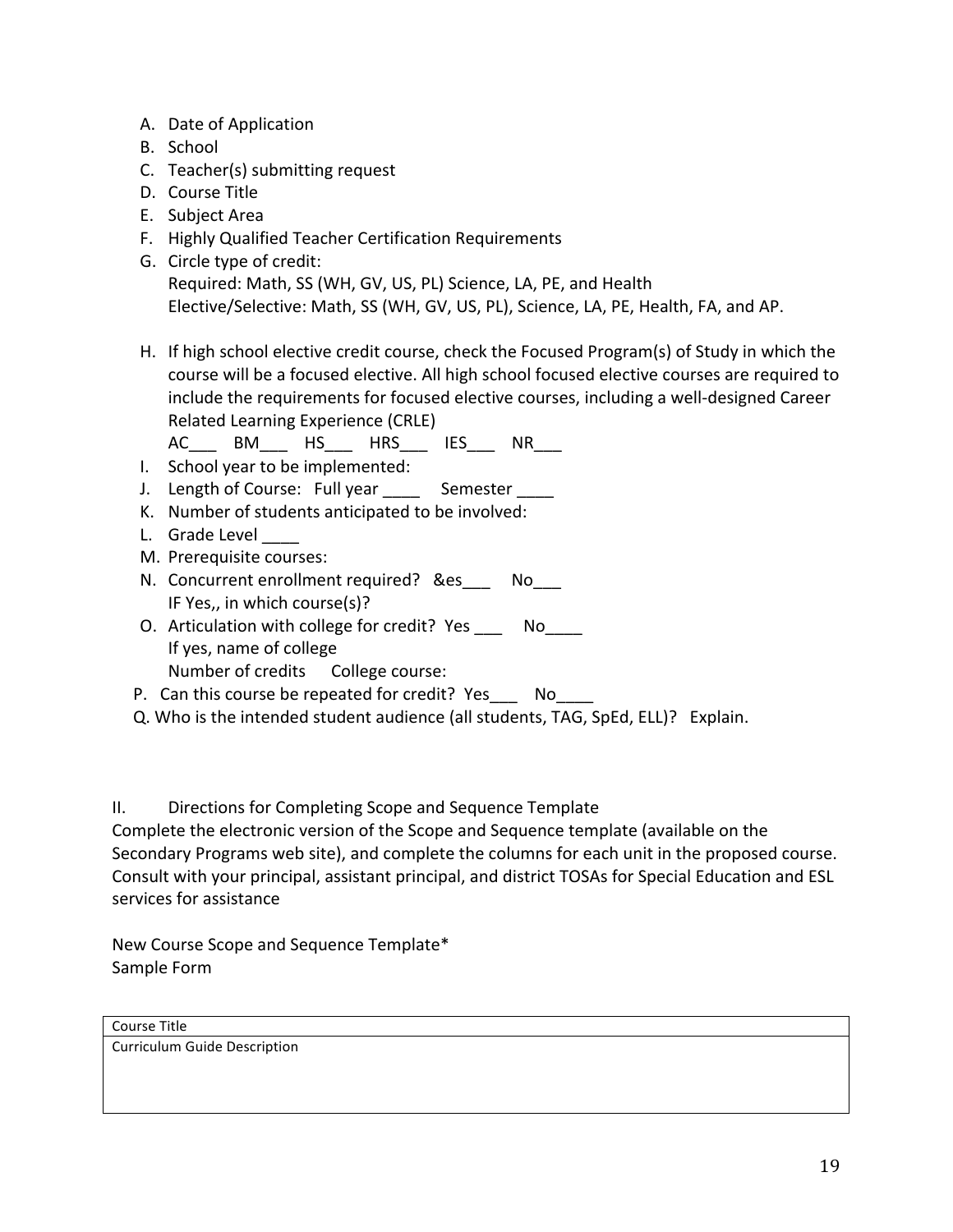| Scope and Sequence             |               |                                  |                  |                   |                 |                  |
|--------------------------------|---------------|----------------------------------|------------------|-------------------|-----------------|------------------|
| <b>Course Content</b>          |               | Required for Focused             |                  | Student           | Assessment      | Special          |
| What will students be          |               | <b>Elective Courses</b>          |                  | <b>Activities</b> | Tools           | Education, ELL & |
| expected to know and do?       |               | <b>Additional Course Content</b> |                  | What will         | What            | <b>TAG</b>       |
| Provide the core knowledge     |               |                                  |                  | students do       | assessment      | Accommodations   |
| and skills (state standards    |               |                                  |                  | to                | criteria or     | How will         |
| and/or industry standards)     |               |                                  |                  | demonstrate       | tools will you, | curriculum,      |
| that will be taught and        |               |                                  |                  | their             | the teacher,    | instruction      |
| assessed. Organize the         |               |                                  |                  | learning?         | use to          | and/or           |
| content standards by unit,     |               |                                  |                  | What              | measure         | assessments be   |
| framing questions(s), or       |               |                                  |                  | products          | student         | accommodated     |
| project title to sequence from |               |                                  |                  | and/or            | progress and    | to meet the      |
| the beginning to the end of    |               |                                  |                  | performances      | achievement?    | needs of each    |
| the course                     |               |                                  |                  | will students     |                 | student? Select  |
|                                |               |                                  |                  | complete?         |                 | one unit and     |
|                                |               |                                  |                  |                   |                 | provide          |
|                                |               |                                  |                  |                   |                 | examples.        |
| Unit Topic or                  | Core          | Focused                          | Career           |                   |                 |                  |
| Framing                        | Academic      | Program of                       | Related          |                   |                 |                  |
| Question(s)                    | and           | Study                            | Learning         |                   |                 |                  |
| or Project                     | Professional  | Unifying                         | <b>Standards</b> |                   |                 |                  |
| <b>TOpic</b>                   | Knowledge &   | Concepts                         | (CRLS)           |                   |                 |                  |
|                                | <b>Skills</b> |                                  |                  |                   |                 |                  |
| Unit 1                         |               |                                  |                  |                   |                 |                  |
| Unit 2                         |               |                                  |                  |                   |                 |                  |
| Unit 3                         |               |                                  |                  |                   |                 |                  |
|                                |               |                                  |                  |                   |                 |                  |
|                                |               |                                  |                  |                   |                 |                  |
|                                |               |                                  |                  |                   |                 |                  |
| *CRLE taught                   |               |                                  |                  |                   |                 |                  |
| within Unit                    |               |                                  |                  |                   |                 |                  |
| #                              |               |                                  |                  |                   |                 |                  |

- Each Focused Elective must include at least one Career Related Learning Experience (CRLE). Attach a completed CRLE Teacher Planner (see pages 6 & 7), and also indicate in the Scope and Sequence where instruction regarding the CRLE will occur.
- See Secondary Programs web site for legal and letter size landscape template.

#### **III. QUESTIONS**

Provide written responses to the following questions and be prepared to discuss them with MS principals or CCAPs and the district instruction Team.

1. How does this course align with current building and district offerings?

If a significant amount of content taught in this course is taught in other district courses or programs, how is this course different?

2. What data indicates this course should be added?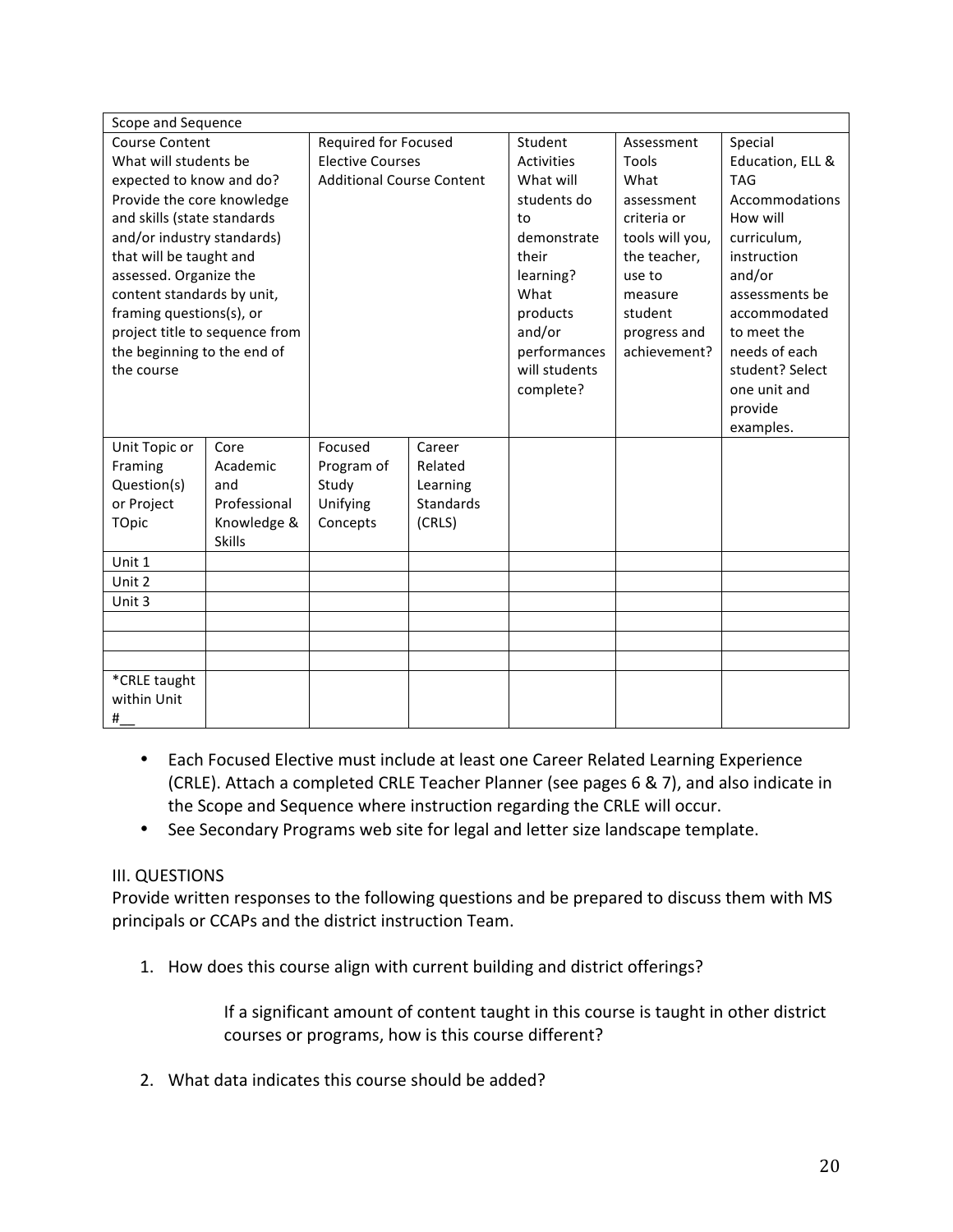(i.e., support student attainment of state and NCSD performance standards, industry standards required for professional technical/apprenticeship program, support student demonstration of career-related learning standards, provides career related learning experience opportunity, occupational projection, FPS enrollment, focused elective need, graduation requirement)

- 3. Who is the intended student audience (all students, TAG, SpEd, ELL)? Explain.
- 4. How will highly qualified staff be made available within the projected FTE allocation?

## IV BUDGET CONSIDERATIONS

- A. Textbook/materials
- B. Equipment
- C. Operating expenses, fees, or registrations
- D. Other
- E. Total Estimated Cost

What building account(s) will provide needed funds?

V. Required Signatures Obtain signatures form A, B, C, D, and E prior to forwarding this proposal to the Coordinator of Secondary Programs

- A. Department Chari/Coordinator:
- B. Curriculum Assistant Principal:
- C. District Sp. Ed. TOSA:
- D. District ESL TOSA:
- E. Principal:
- F. District Approval:
- G. Date:

\*CRLE Teacher Action Planner 1. Class Title:

- 2. Focused Program of Study Connection(s): (Check all that apply) (AC \*BM \*HS \*HR \*IES \*NRS
- 3. Unit of Study: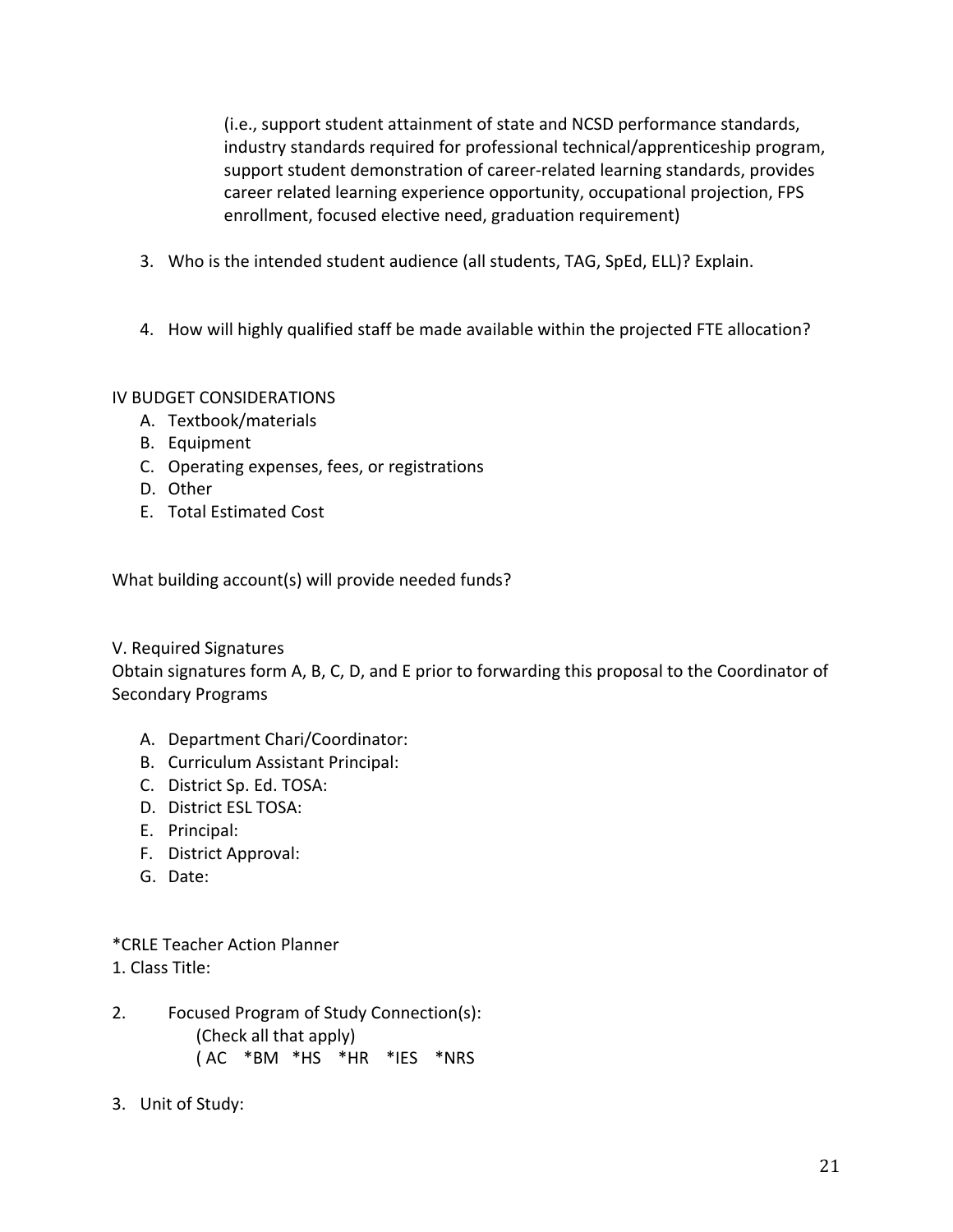- 4. Essential Question(s)
- 5. CRLE will be structured so that students work: (Circle all that apply.) in small groups as a class individually
- 6. Key Learning Objectives Addressed:

Five Essential Components:

Inquiry: Students address an essential question related to the course content that might be tackled by an adult in the workplace or community.

Adult Connections: Students work with at least one adult with expertise in a relevant career field.

Product: Students create a product that connects course content with life and work beyond the classroom.

Professional Standards: Students demonstrate applicable Career Related Learning Standards and identify evidence in their work.

Reflection: Students describe what they have learned.

In what ways will all five CRLE essential components be integrated into the experience?

- 7. Inquiry (What kind of research will students complete to answer the EQ?)
- 8. Adult Connections:
- 9. Product(s):
- 10. Professional Standards
	- (See Career Related Learning Standards)
- 11. Reflection
	- See Secondary Program web site for template http://www.nclack.k12.or.us/page/1106

NOTE: Professional Standards – Career Related Standards include: Personal Management (work ethic) Problem Solving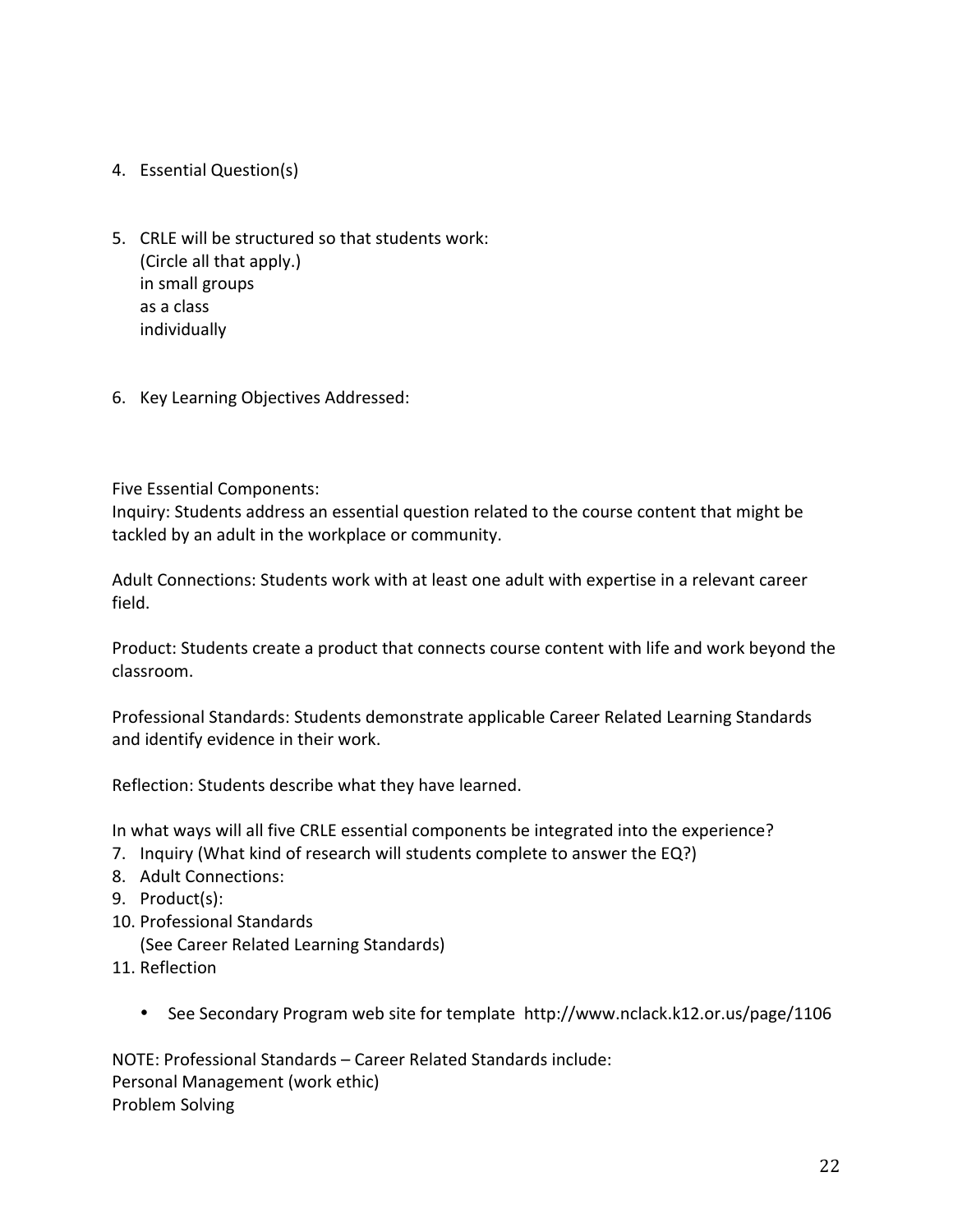#### Communication Teamwork Employment

 (Foundations-

Demonstrate academic, technical, and organizational knowledge and skills required for successful employment)

Career Development – Demonstrate career development skills in planning for post-high school experiences. 

See CRLE – Career-Related Learning Experiences AND CRLS – Career Related Learning Standards http://www.nclack.k12.or.us/page/1106

## **CALIFORNIA – SPECIFIC**

## **New Course Proposal Templates in California**

## **(alignment with UC Office of the President "a-g" templates)**

In California, many Districts model their New Course Proposal forms on the Templates used by the University of California Office of the President for New or Updated Course Submission. In order to be approved as a college preparatory course that meets the admissions requirements for University of California and California State University, high schools must submit their new course descriptions to UCOP for a-g approval.

("a" – History/Social Science; 

" $b$ " – English;

"c" Mathematics; 

"d" - Laboratory Science;

" $e$ " – Language Other Than English;

"f" - Visual and Performing Arts;

"g" Elective

History/Social Science, \_\_\_English, \_\_\_English-ESL/ELD, Mathematics, \_\_\_Statistics, \_\_ Science-Biological, \_\_\_Science-Integrated, Science-Physical, Language Other Than English, Visual and Performing Arts, Interdisciplinary, Other

In addition, if a course is classified as a Career Technical Education, then as part of the course submission process, you must indicate the Industry Sector and Career Pathway

The Basic Course Submission Template asks for (among other requested information): School Information School Course List Contact Information Teacher Information Course Title Transcript Title(s)/Abbreviation(s)